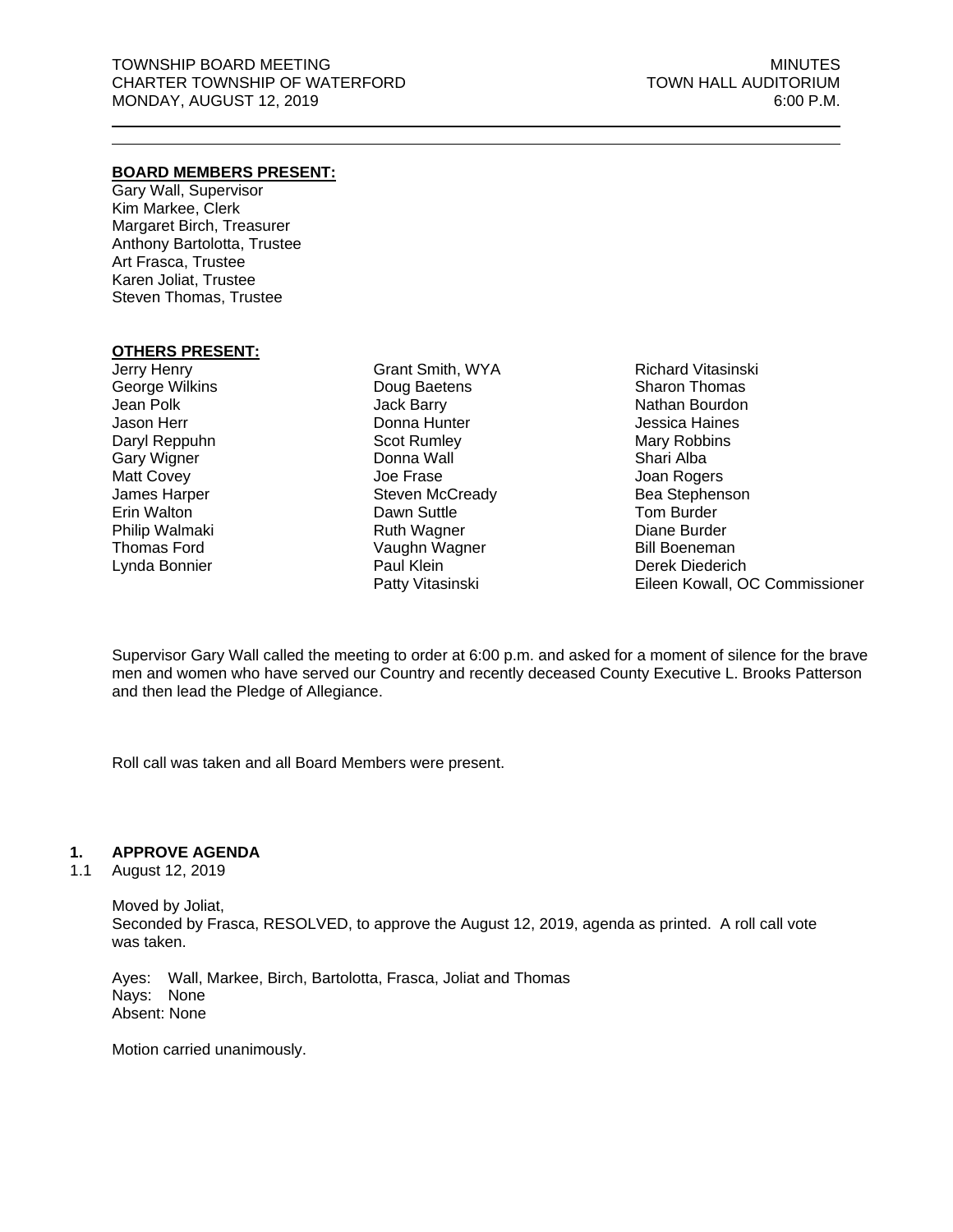# **2. ANNOUNCEMENTS**

- 2.1 Park It Family Fun Night at Hess-Hathaway Park Wednesday, August 21. Event begins at 6:00 p.m. with live music starting at 6:30 p.m. and the movie "Incredibles 2" beginning at 8:20 p.m. Bring your blankets and lawn chairs and join us for a movie under the stars with your family and friends. Event includes giveaways, live music, movie and activities for the kids.
- 2.2 Waterford Township offers free monthly recycling collection of magazines and cardboard (shipping boxes, cereal boxes, toothpaste boxes, etc, free of food debris and dry.) Please note: this service is usually provided the first Saturday of every month from 9am to 1pm in the parking lot at Township Hall, however due to on-campus events in September, the monthly recycling date moves to the 2nd Saturday of the month. Bring your paper recycling Saturday, September 14, 2019. 2019 Dates are: September 14, October 5, November 2, and December 7

Beginning January 2020, this service will be held on the second Saturday of every month.

# **3. CONSENT AGENDA**

*Board Members may remove items from the Consent Agenda for discussion purposes or for the purpose of voting in opposition. Public comment for items removal from the consent agenda may be received in the same manner immediately following the Consent Agenda.*

- 3.1 July 22, 2019 Meeting Minutes
- 3.2 August 12, 2019, Bill Payment
- 3.3 Receive the Department of Public Work's July 2019 Report
- 3.4 Receive the Fire Department's June 2019 Report
- 3.5 Receive the Library's June 2019 Report
- 3.6 Banner Permit Lifepointe Christian Church
- 3.7 Block Party Permit Leota Blvd
- 3.8 Walk Permit -Waterford Senior Center
- 3.9 Banner Permit DTI Festival

Clerk Markee advised of a revision to the Fire Department's June 2019 report. A new report was placed on-line and provided to the Board of Trustees.

Moved by Markee, Seconded by Joliat, RESOLVED, to approve Consent Agenda items 3.1 through 3.9. A roll call vote was taken.

Ayes: Wall, Markee, Birch, Bartolotta, Frasca, Joliat and Thomas Nays: None Absent: None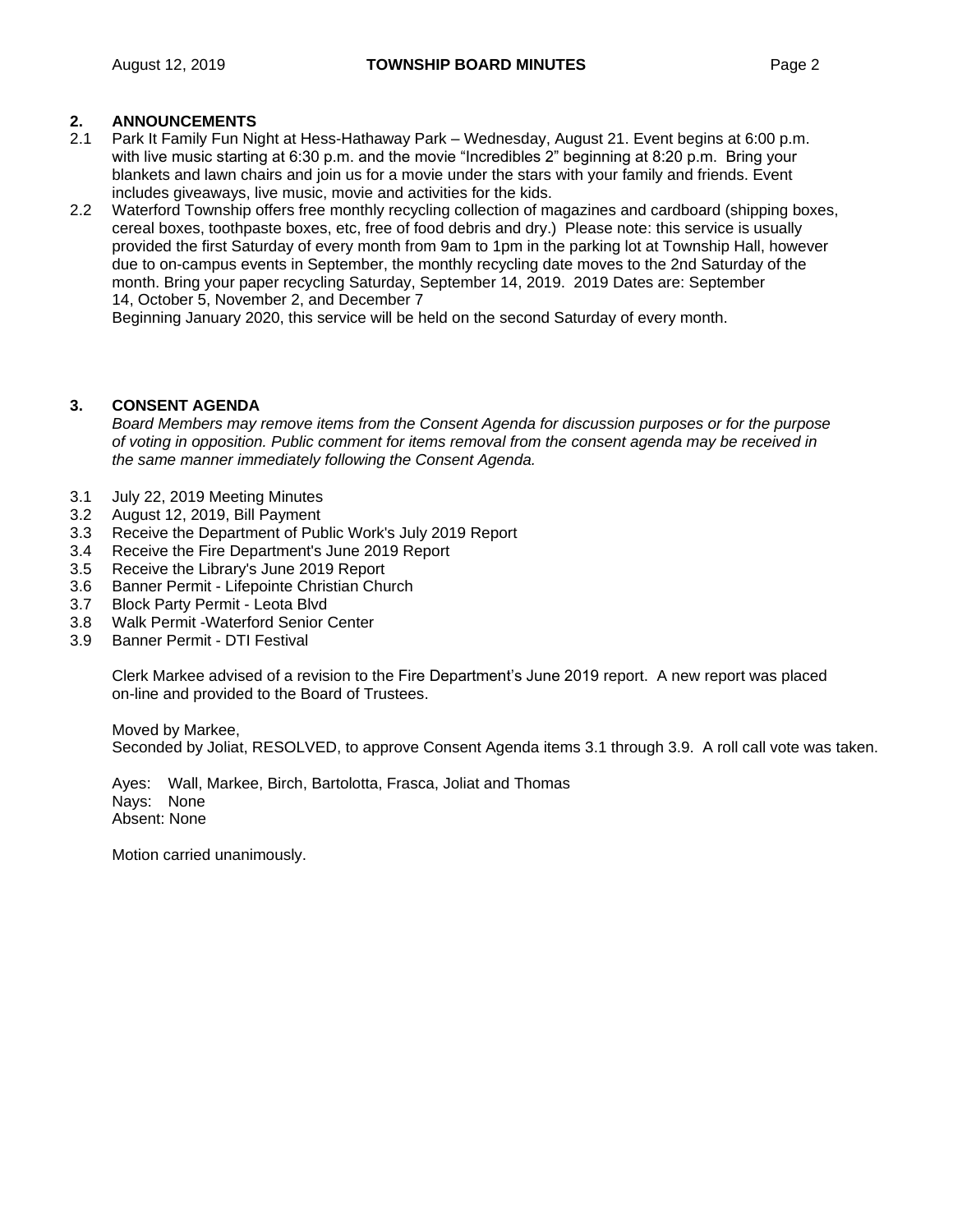Trustee Bartolotta – Planning Commission

The Planning Commission site plan reviewed Lotus Landing Condominiums, a Special Planning Commission Meeting will be held on Tuesday, August 14<sup>th</sup>, and a Van Norman Lake Plant Surrey will be August 15<sup>th</sup>.

Clerk Markee

Library Board

- 1. Matinee Movies each week through August. Check the Library's Calendar of Events online for dates and times for screenings.
- 2. Library Garden Club meets Wednesday, August 14<sup>th</sup>. Seminar topic Harvesting and Preserving Garden Grown Herbs. Presentation is 6:30 p.m. – 8:00 p.m.
- 3. Friends of the Library used book sale will be held on Saturday, August  $17<sup>th</sup>$  from 10:00 a.m.  $-$ 4:30 p.m., and Sunday, August  $18<sup>th</sup>$  from 1:00 p.m.  $-$  4:00 p.m. The Bag Sale is All Day Sunday at \$5/bag.
- 4. There were 133 cars entered into the Library's Car Show. Over \$3,000.00 has been raised for the Library.

On August 15<sup>th</sup> a Senior Expo will be held at the Senior Center off Pontiac Lake Road.

#### Trustee Joliat

Thanked the Police Department for hosting National Night Out on Tuesday, August 6<sup>th</sup>, It was very well attended and thanked the local businesses that donated to the event.

# **5. OLD BUSINESS**

# **5.1 Resolution Approving Sale and Ratifying Acceptance of Offer to Purchase Property**

#### **CHARTER TOWNSHIP OF WATERFORD RESOLUTION APPROVING SALE AND RATIFYING ACCEPTANCE OF OFFER TO PURCHASE PROPERTY**

#### **RECITALS:**

A. The Township owns the real property assigned Tax Parcel Nos. 13-16-201-001 and 002 located at 5445 and 5397 Hatchery Road ("Properties") that have been listed for sale through Real Estate One, Inc. since 2016.

B. On August 27, 2018, the Township Board approved an extension of the listing with Real Estate One, Inc. through September 7, 2019, and a reduction of the list price to \$295,000.00.

C. On April 30, 2019, the Township Supervisor accepted an April 20, 2019, Offer to Purchase the Properties for \$200,000.00, with the understanding that the reduced price was acceptable to and would be approved by the Board of Trustees if the contingencies on that Offer, which included a rezoning, were satisfied.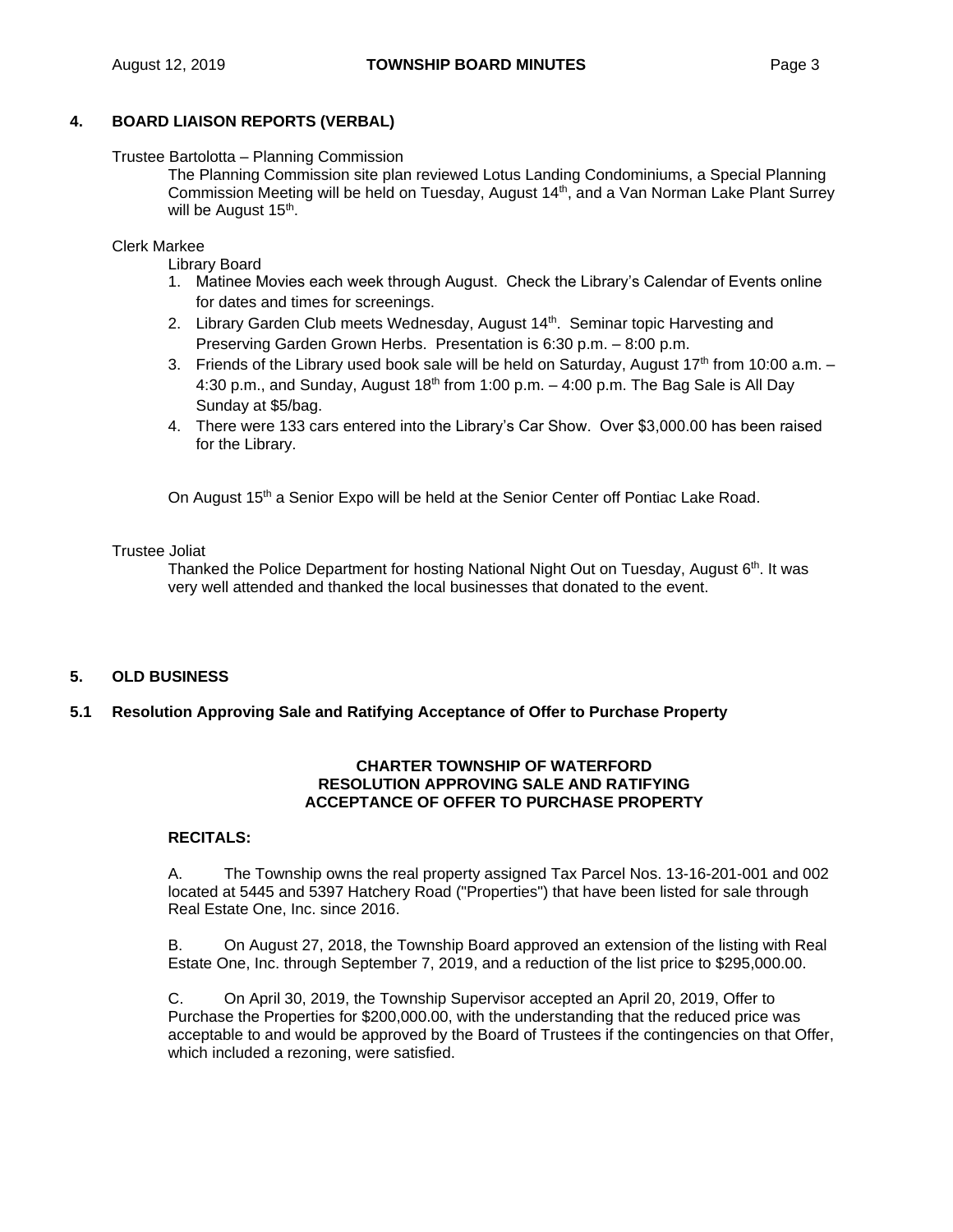Resolution Approving Sale and Ratifying Acceptance of Offer to Purchase Property Continued.

D. The rezoning of the properties was approved by the Board of Trustees on July 8, 2019, and the Township understands that the original and additional Purchasers that were added to the Offer to Purchase by Addendums signed by the Township Supervisor are ready to close on their purchase of the Properties.

# **IT IS THEREFORE RESOLVED THAT:**

1. The Board of Trustees approves the sale of the Properties for \$200,000.00, and hereby ratifies the Township Supervisor's signatures on the Offer to Purchase and Addendums.

2. The Township Supervisor is authorized and directed to sign all documents necessary to closing on the sale of the Properties.

3. An amendment of the Listing Agreement with Real Estate One, Inc., extending it to September 27, 2019, and amending the list price to \$200,000.00 is approved and the Township Supervisor is authorized and directed to sign that amendment.

# **CERTIFICATION**

I hereby certify that this Resolution was adopted by the Charter Township of Waterford Board of Trustees at a regular meeting of the Board on August 12, 2019.

Charter Township of Waterford

\_\_\_\_\_\_\_\_\_\_\_\_\_\_\_\_\_\_\_\_\_\_\_\_\_\_ \_\_\_\_\_\_\_\_\_\_\_\_\_\_\_\_\_\_\_\_\_\_\_\_\_\_\_\_\_\_\_ Date **Contract Contract Contract Contract Contract Contract Contract Contract Contract Contract Contract Contract Contract Contract Contract Contract Contract Contract Contract Contract Contract Contract Contract Contract** 

Moved by Bartolotta,

Seconded by Joliat; RESOLVED, to approve the Resolution Approving Sale and Ratifying Acceptance of Offer to Purchase Property located at 5445 and 5397 Hatchery Road. A roll call vote was taken.

Ayes: Wall, Markee, Birch, Bartolotta, Frasca, Joliat and Thomas Nays: None Absent: None

Motion carried unanimously.

Moved by Markee,

Seconded by Bartolotta, to increase FY2019 Budget Line Item 10101-64100, General Fund, sale of assets to properly receive and reflect the transaction sale of Hatchery Road. A roll call vote was taken.

Ayes: Wall, Markee, Birch, Bartolotta, Frasca, Joliat and Thomas Nays: None Absent: None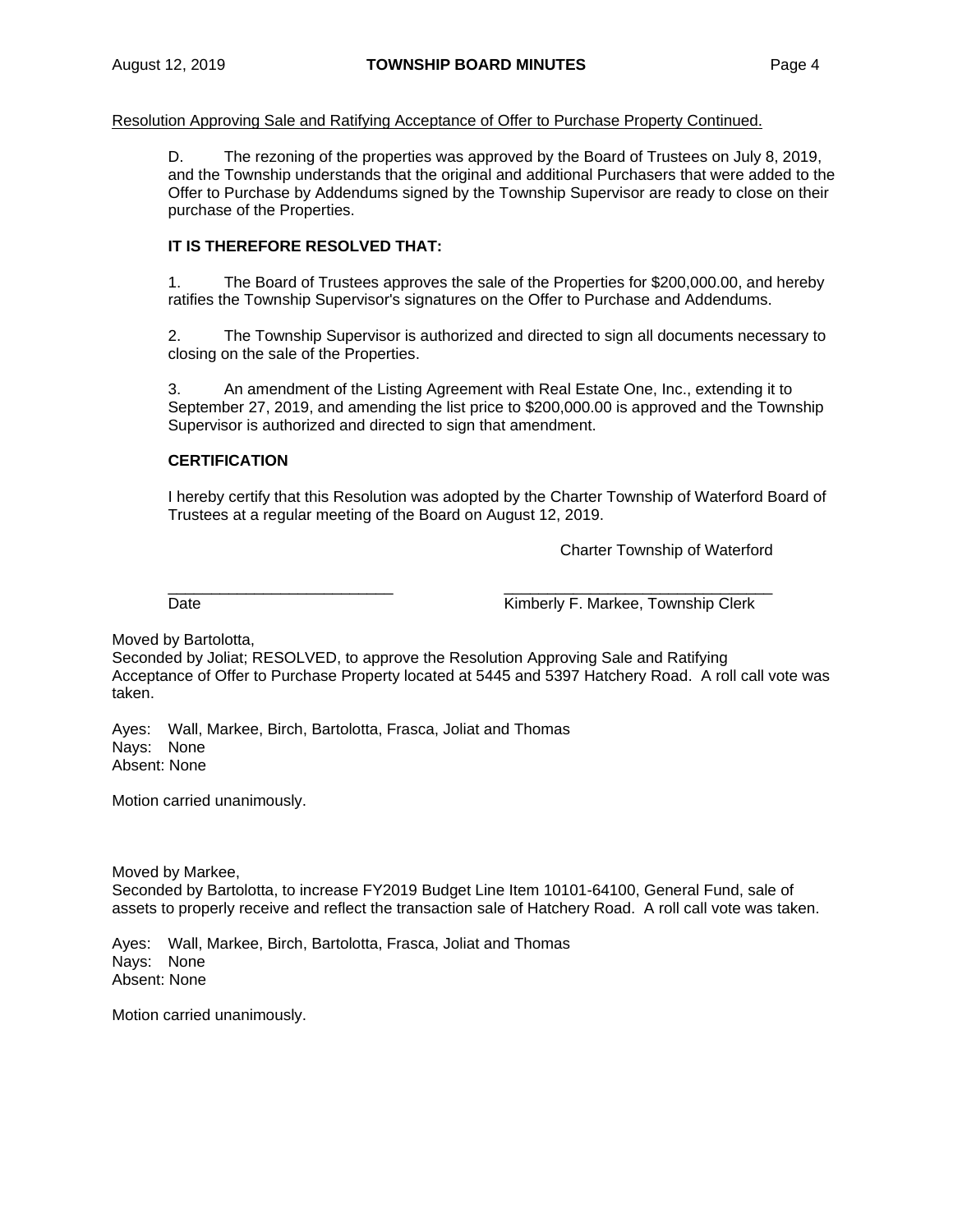#### **5.2 Reintroduction of Waste Hauler Licensing Ordinance 2019-007**

#### **CHARTER TOWNSHIP OF WATERFORD**

#### **ORDINANCE NO. 2019-007**

#### **WASTE HAULER LICENSING ORDINANCE AMENDMENT**

An Ordinance to amend Article III in Chapter 10 of the Waterford Charter Township Code to add a new Division 11 require and provide the terms and conditions for business licensing of waste haulers and vehicles and equipment used by waste haulers in the collection, transportation and disposal of solid waste, recyclable materials, and yard waste, and to provide penalties for violations of the added Division.

## THE CHARTER TOWNSHIP OF WATERFORD ORDAINS:

#### **Section 1 of Ordinance**

The Waterford Charter Township Code is amended by adding Sections 10-271 through 10-284 in a new Division 11, Waste Hauler Licensing, in Article III, Business Licensing, of Chapter 10, Business Regulations, Licensing and Registration to read as follows:

#### **Division 1. Waste Hauler Licensing**

#### **Sec. 10-271. Short title.**

This Division shall be known and cited as the "Waste Hauler Licensing Ordinance."

#### **Sec. 10-272. Purpose and necessity.**

The township board finds that the business of solid waste, recyclable materials, and yard waste collection, transportation, and disposal affects the public health and general welfare of the township and requires regulation by this ordinance establishing the requirements, terms, and conditions of a business license that must be applied for, obtained, and complied with by persons that collect or remove and transport solid waste, recyclable materials, or yard waste from a site of generation for transportation to and disposal at a different location.

#### **Sec. 10-273. Definitions.**

In addition to those rules of construction and definitions contained in Sections 1-002 and 10-053, the following words, terms, and phrases shall have the meanings indicated when used in this Division.

Act. Part 115, Solid Waste Management, of the Natural Resources and Environmental Protection Act, Public Act No. 451 of 1994, MCL 324.11501 et seq., as amended.

**County waste management plan.** The Oakland County Solid Waste Management Plan and any amendments thereto.

**Designated waste hauler.** A licensed waste hauler awarded a contract by the township to collect, transport, and dispose of the residential solid waste, recyclable materials, and yard waste generated from residential premises in the township as provided in Division 1A of Article III in Chapter 9 of this Code.

**Existing waste hauler.** A waste hauler servicing a site of generation in the township on the effective date of the Ordinance that added this Division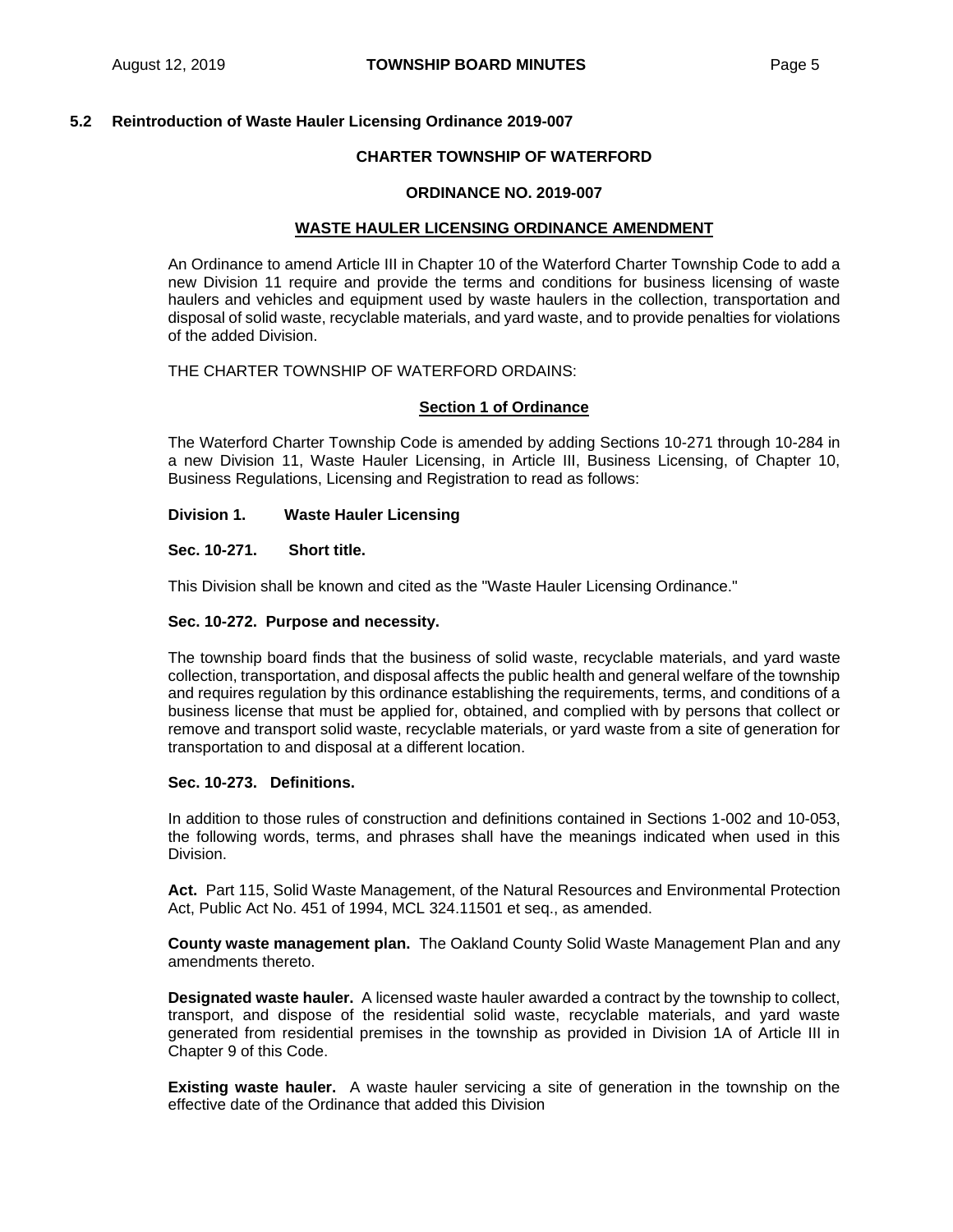**Recyclable Materials.** Materials that are separated from solid waste prior to the collection from the site of generation, including high grade paper, glass, all metals, plastic, newspaper, corrugated paper, and other materials that may be recycled or composted. Recyclable materials shall not include hazardous waste.

**Residential premises.** A parcel or lot that contains a single-family residential dwelling or multiplefamily residential dwelling unit.

**Site of generation.** Any property in or on which solid waste, recyclable material, or yard waste is generated.

**Solid waste.** All categories of waste materials as defined in Section 9-053 of this Code but excluding liquid waste, medical waste, wastewater, hazardous waste, and other materials excluded from the definition of solid waste in the Act.

**Waste Hauler.** Any person that collects or removes and transports solid waste, recyclable materials, or yard waste from a site of generation in the township for transportation to and disposal at a different location.

**Yard Waste.** Leaves, grass clippings, lake weeds, vegetable or other garden debris, shrubbery, or brush, tree, plant and/or vegetation trimmings, less than four (4) feet in length and three (3) inches in diameter, that can be converted to compost humus, also commonly referred to as compostable(s) and yard waste. Yard waste shall not include stumps, agricultural wastes, animal waste, roots, sewage sludge or garbage.

#### **Sec. 10-274. Waste hauler licensing required.**

After March 30, 2020, no person shall act or be engaged in business as a waste hauler in the township without applying for, obtaining, and thereafter complying with a waste hauler license from the Township within the time and in the manner required in this Division.

#### **Sec. 10-275. Existing waste haulers.**

- (a) Existing waste haulers shall have until February 14, 2020, to submit a complete application for a waste hauler license to the Township Clerk.
- (b) Waste hauler license applications received by the Township Clerk after February 14, 2020, shall be presumed and treated by the Township for all purposes, including the designated residential waste hauler provisions in Division 1A of Chapter 9 of this Code, as not being by an existing waste hauler.
- (c) Existing waste haulers that submit a complete and timely license application may continue to service sites of generation in the township until the license is issued or denied.

#### **Sec. 10-276. License application requirements.**

In addition to the information and fees required by Sections 10-071 and 10-072, an application for a waste hauler license shall include the following:

(a) A description of the waste hauler services provided by reference to the types of properties (single or multi-family residential, commercial, industrial, or other use), the method of collection (curbside pickup, dumpsters, or other), and the frequency of service for each type of property and method of collection.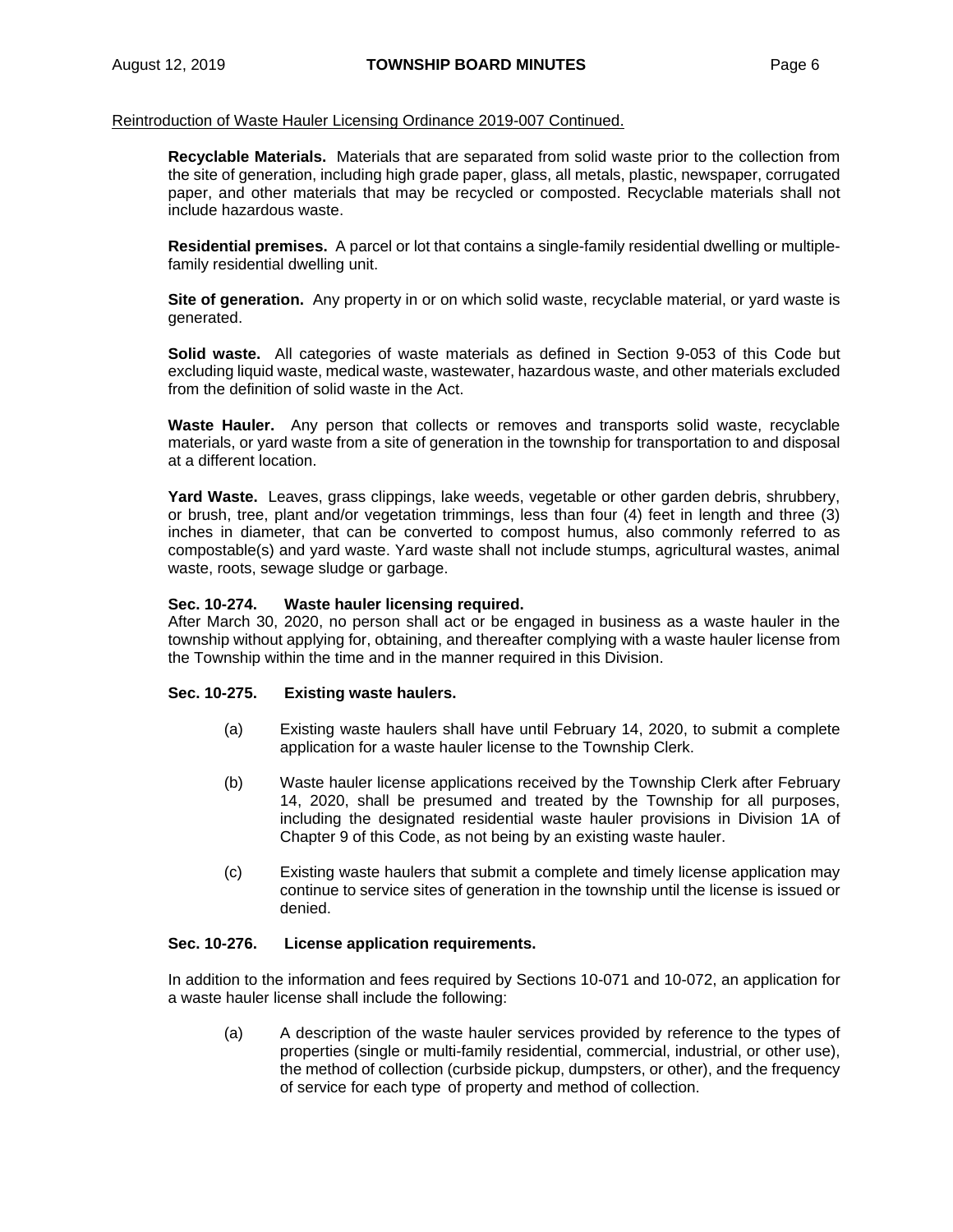- (b) A list of the vehicles and other equipment to be used in providing the waste hauler services that for each vehicle and piece of equipment includes the following information:
	- (1) Description of the size, weight, and purpose or use.
	- (2) Year, make, model, and for vehicles required to be licensed, the license plate number and month of expiration, and proof of insurance.
	- (3) A copy of the most recent governmental inspection certificate or report.
- (c) A list of the sites of generation for which waste hauler services are being provided, that for each site includes the following information:
	- (1) The address and customer name.
	- (2) The type of property (single or multi-family residential, commercial, industrial, or other use.)
	- (3) The method of collection (curbside, dumpster, or other.)
	- (4) The frequency and scheduled day of collection or service.
	- (5) If the services being provided have been paid for in advance, the date through which services have been paid for and the date of the last payment.
- (d) A schedule of fees and charges made to customers for waste hauler services.
- (e) Proof of commercial general liability insurance.
- (f) An acknowledgement and agreement to comply with the Designated Residential Waste Hauler provisions in Division 1A of Chapter 9 of this Code.

# **Sec. 10-277. License application review, decision, issuance, and conditions.**

- (a) The review and decision on a waste hauler license application shall be as provided in Division 2 of Article III of this Chapter, with a license applicant's failure or refusal to provide everything required in Section 10- 276 an additional ground for the Township Clerk to deny the application.
- (b) A license approved by the Township Clerk shall not be issued:
	- (1) Without current U.S. or Michigan Department of Transportation (DOT) inspect certificates or reports that each vehicle or piece of equipment to be used in the township meets all DOT safety and equipment standards.
		- (2) Any bond as required in Section 10-279 has been provided. (3) The hazardous waste fees required by Section 10-280, if any, have been
		- paid.
- (c) Compliance with the Waste Materials Control provisions in Article III of Chapter 9 of this Code, specifically including the General regulations in Division 1, the Designated Residential Waste Hauler provisions in Division 1A, and the Waste Materials Regulations in Division 2, shall be a condition of every issued waste hauler license.

# **Sec. 10-278. Township inspection of vehicles and equipment.**

The Township's right to inspect vehicles and equipment used in the Township for compliance with all Motor Vehicle Code and DOT safety and equipment standards shall be a condition of every issued waste hauler license.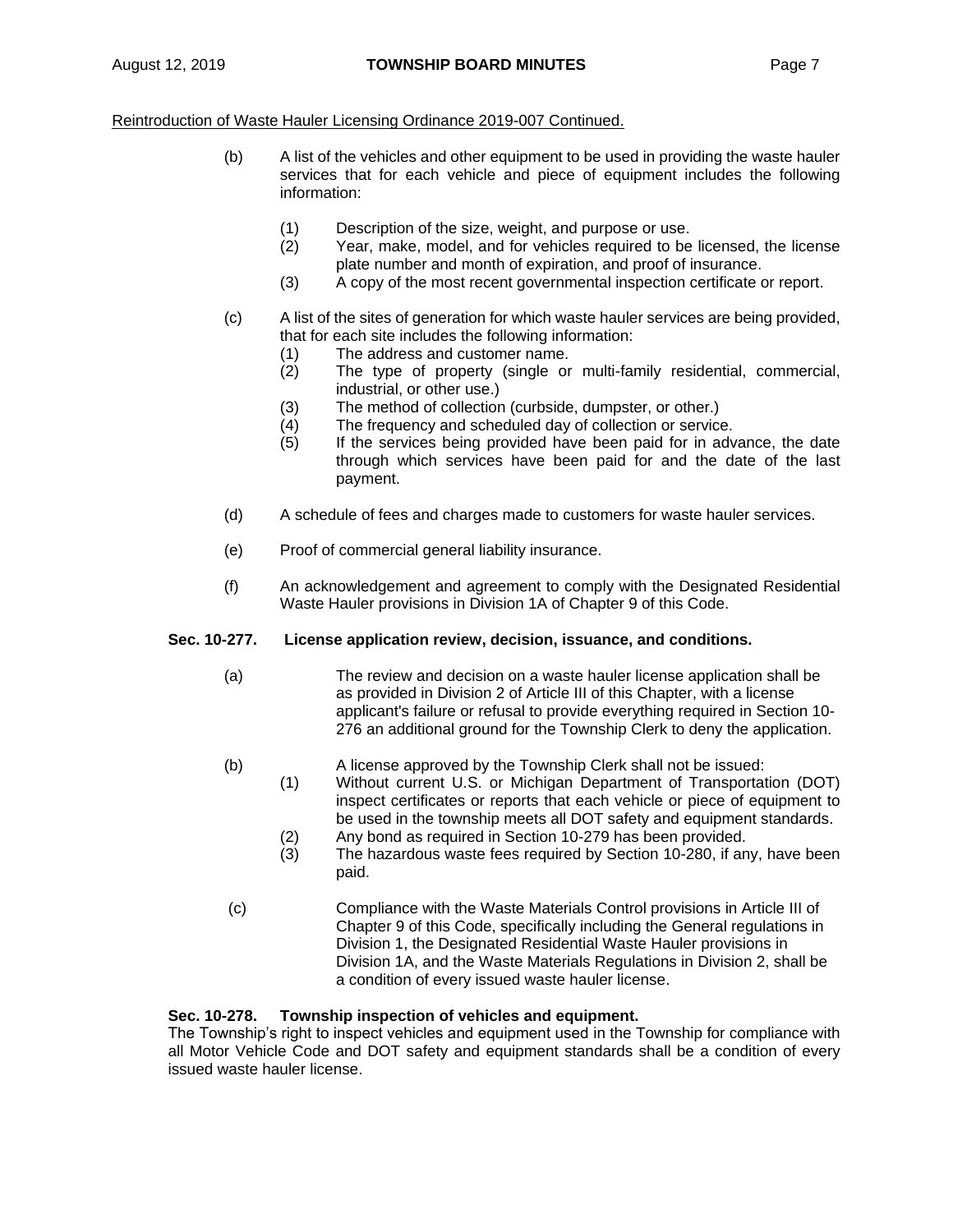#### **Sec. 10-279. Bond.**

In connection with renewal of a waste hauler license, the township may require that a performance bond to be posted with the township if in the prior license year, the bond shall be in an amount and form established in accordance with a resolution of the township board and shall be subject to full or partial forfeiture to the township for violation of the provisions of this Division, Article III in Chapter 9, or the license The township may use a forfeited bond to respond to such violations and/or retain it as a penalty.

# **Sec. 10-280. Hazardous waste fees.**

In addition to any other fees required in this Division, prior to issuance or renewal of a license, the licensee shall pay a hazardous waste fee in an amount established by resolution of the township board, which is to be used by the township to provide household hazardous waste collection days, with the amount to be paid by each licensee to be in proportion to the number of residential customers they are serving when compared to the total number of residential customers being served in the township by all licensees.

# **Sec. 10-281. License term and renewals.**

- (a) Except as provided in subsection (b), waste hauler licenses shall be issued for a term that expires on December 31st of the year of issuance, with all terms thereafter to be one (1) year periods that commence on January 1st and end on December 31st.
- (b) Except for a designated waste hauler and a waste hauler allowed to continue collections under Section 9-062(c)(5) of this Code, for residential premises sites of generation, waste hauler licenses shall expire on the effective date in Section 9-062 of this Code.
- (c) Waste hauler licenses shall not be renewed without a renewal application and fees being submitted to the Township Clerk by December 15th, with the submission, review, and decision on the application to be as provided in Section 10-076 and the submission to include updated proofs of insurance and any changes in application information under Section 10-276.
- (d) Vehicle and equipment inspection as provided in Section 10-278 shall be required for each waste hauler license renewal.
- (e) There is no right to renewal of a waste hauler license. On or before November 30th of each license year, the township board may approve notifying a waste hauler of the township's intention to not renew the license for specified reasons. Such reasons and notice shall be provided in writing to the waste hauler at least seven (7) days before a hearing before the township board on a date and time specified in the notice at which the waste hauler shall have the opportunity to be heard before any final township board decision on whether the license may be renewed.

#### **Sec. 10-282. License terms and conditions.**

In addition to compliance with the Waste Materials Control provisions in Article III of Chapter 9 of this Code, specifically including the General regulations in Division 1, the Designated Residential Waste Hauler provisions in Division 1A, and the Waste Materials Regulations in Division 2, the following shall be terms, conditions, and requirements of every waste hauler license: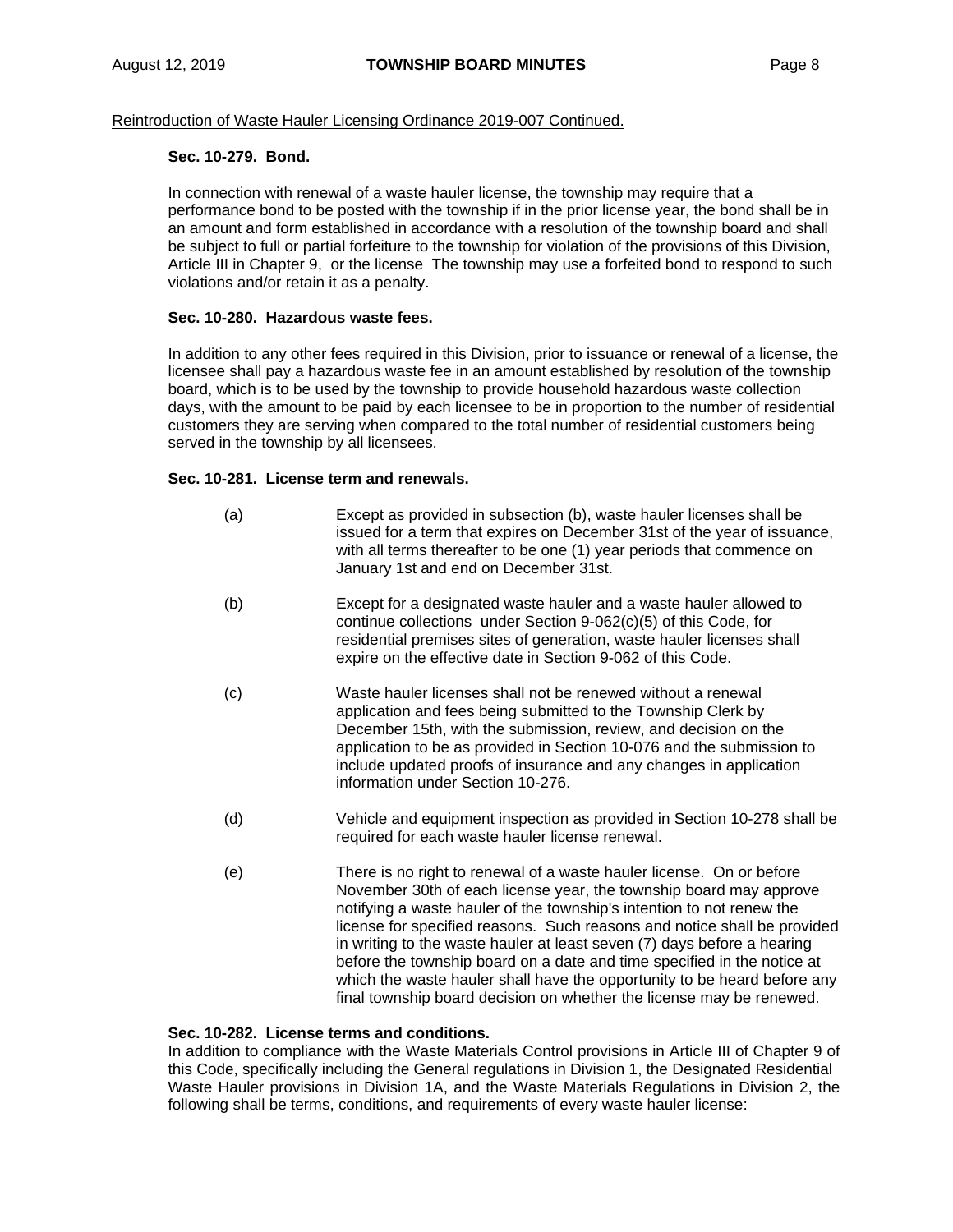(a) Vehicles used by the waste hauler in the Township shall not be operated by a driver:

(1) Who does not have in their possession a current, valid and unrestricted Michigan driver license with all required endorsements.

(2) Who: (i) is under the influence of liquor or controlled substances; (ii) has an unlawful blood alcohol content; or (iii) is visibly impaired due to consumption of liquor or controlled substances.

- (b) Waste hauler service shall be offered without discrimination as to price, service, or territory or properties served, and no licensee shall make any agreement with another licensee that is intended to or may avoid compliance with or circumvent the Designated Residential Waste Hauler provisions in Division 1A of Article III in Chapter 9 of this Code.
- (c) Collections, transportation, and disposal of solid waste, yard waste and recyclable materials shall be without spillage. Any spilled materials or containers deposited upon any street, sidewalk, public right-of-way, or private property in the course of collection or transportation within the township shall be promptly cleaned up and removed.
- (d) Collections by a designated waste hauler as defined in Section 9-053 of this Code shall only be scheduled Monday through Thursday and shall not be scheduled on January 1st, Memorial Day, July 4th, Labor Day, Thanksgiving Day, and December 25th.
- (e) Waste collection vehicles shall not be operated on township streets on Sundays, January 1st, Memorial Day, July 4th, Labor Day, Thanksgiving Day, and December 25th, or before 7:00 a.m. and after 7:00 p.m. on other days.
- (f) All collections, transportation, and disposal of solid waste, recyclable materials, and yard waste shall be in compliance with the Act and county waste management plan.
- (g) Vehicles shall be operated and maintained in compliance with the Michigan Vehicle Code, the Traffic and Motor Vehicle regulations in Chapter 16 of this Code, and all other governmental laws.
- (h) During the time they are performing collection, transportation, or disposal services, waste hauler personnel shall comply with the Offenses regulations in Chapter 11 of this Code, and all other State or Federal laws.

#### **Sec. 10-283. License revocation.**

Any license issued under this Division may be revoked by the township board under the procedure in Division 3 of this Article.

#### **Sec. 10-284. - Violations and sanctions.**

Violations of this Division or the terms and conditions of a license are municipal civil infractions punishable as provided in Section 1-010(b).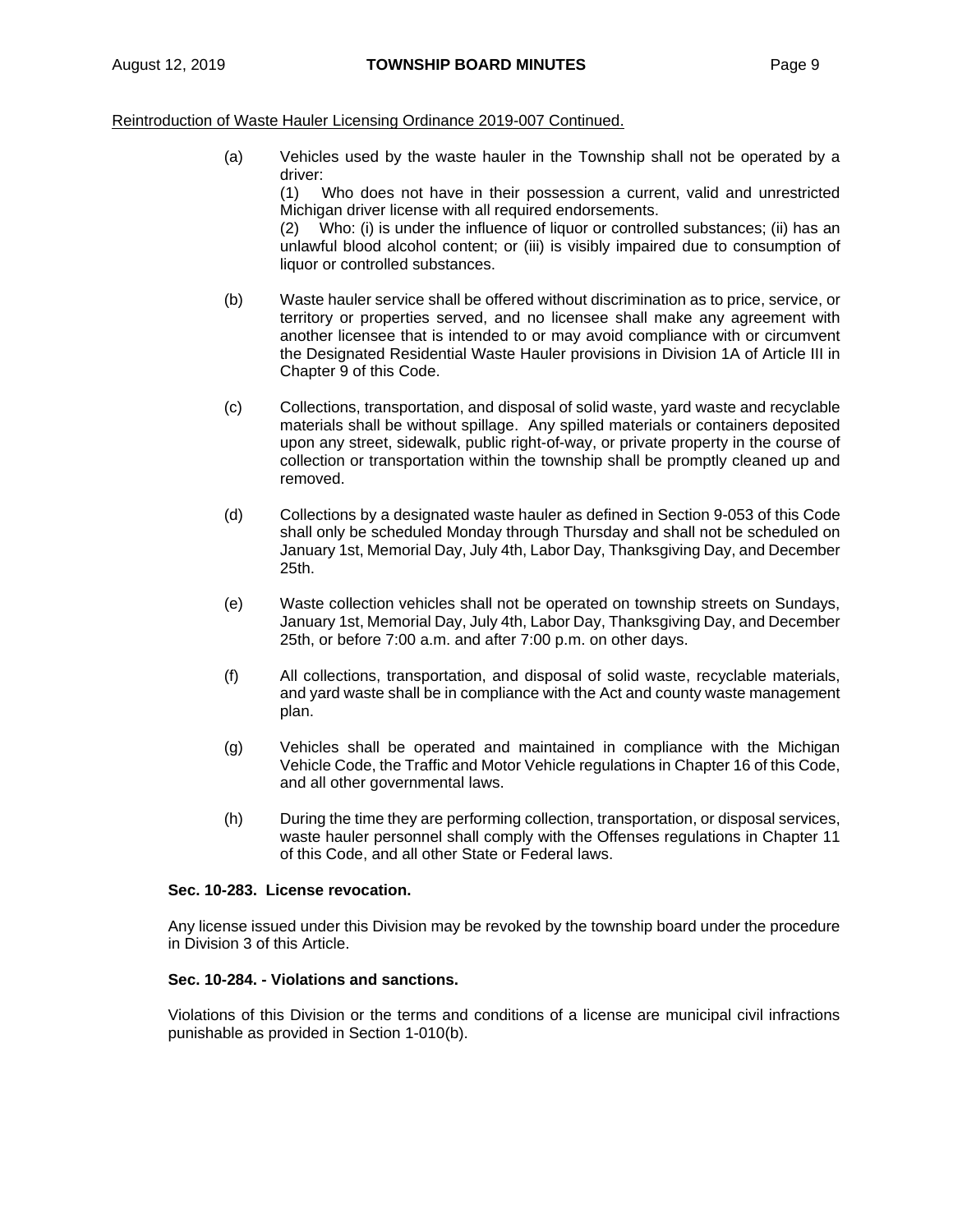#### **Section 2 of Ordinance**

Should any Section, subdivision, sentence, clause or phrase of this ordinance be declared by the Courts to be invalid, the same shall not affect the validity of the Ordinance as a whole or any part thereof other than the part as invalidated.

#### **Section 3 of Ordinance**

This Ordinance shall take effect immediately upon publication.

# **CERTIFICATION**

I certify that this Ordinance was adopted by the Board of Trustees of the Charter Township of Waterford at a regular meeting held on example of the state of the state of the state of the state of the state of the state of the state of the state of the state of the state of the state of the state of the state of the

# CHARTER TOWNSHIP OF WATERFORD

\_\_\_\_\_\_\_\_\_\_\_\_\_\_\_\_\_\_\_\_\_ By: \_\_\_\_\_\_\_\_\_\_\_\_\_\_\_\_\_\_\_\_\_\_\_\_\_\_\_\_\_\_\_\_\_\_\_\_\_

Date **Date Example 2 Contract Contract Contract Contract Contract Contract Contract Contract Contract Contract Contract Contract Contract Contract Contract Contract Contract Contract Contract Contract Contract Contract** 

Introduced: June 10, 2019 Reintroduced: August 12, 2019 Adopted:

Township Attorney Dovre addressed the Board regarding appropriate changes to the Waste Hauler Licensing Ordinance.

10-274 – Changed Effective Date to March 30, 2020. A date intended to correspond with the target date for the single residential waste hauler ordinance effective date.

10-274 (a) (b) – Changed Date to for when existing haulers need to apply for a license to 2/14/2020

10-276 (b) (3) - "If any" are deleted

10-277(b) - Modified for current DOT (State or Federal) certificates to meet current safety and equipment standards.

10-278 – The Township has a right to inspect vehicles used, in the Township, for compliance with the motor vehicle code and DOT safety and equipment standards.

10-279 – No bond is required for  $1<sup>st</sup>$  license year and only for renewals if a licensee violated the terms and conditions of their license.

10-281(e) – The hearing date amended to (7) days

10-282(d) – Collections changed to a designated waste hauler.

Moved by Markee,

Seconded by Bartolotta; RESOLVED, to reintroduce of Waste Hauler Licensing Ordinance 2019-007 as presented by Township Attorney Dovre. A roll call vote was taken.

Ayes: Wall, Markee, Birch, Bartolotta, Frasca, Joliat and Thomas Nays: None Absent: None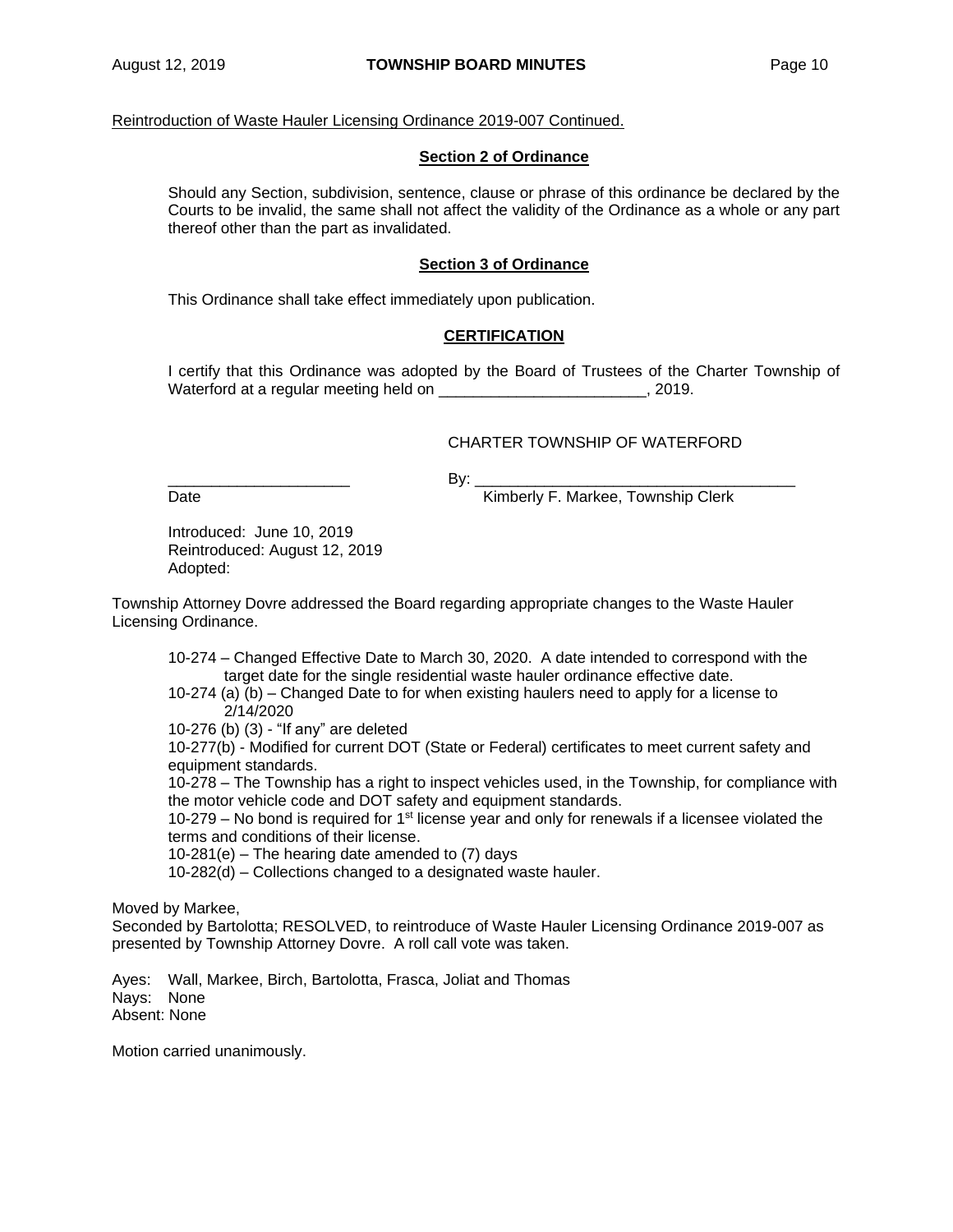## **6. NEW BUSINESS**

# **6.1 Interlocal Agreement for Central Support Services with Oakland County Resolution**

The following memo was received from Supervisor Wall.

#### **CHARTER TOWNSHIP OF WATERFORD OAKLAND COUNTY AGREEMENT FOR CENTRAL SUPPORT SERVICES RESOLUTION**

#### RECITALS:

- A. Pursuant to the Urban Cooperation Act of 1967, Act 7 of 1967, MCL 124.501 et seq., which provides for interlocal public agency agreements, the Charter Township of Waterford intends to enter into an agreement with Oakland County, a Municipal and Constitutional Corporation.
- B. The Waterford Regional Fire Department utilizes Oakland County central support services known as 1.9.2 Vehicle Services for installation and configuring specialized equipment for motor vehicles and/or repairing, servicing and maintaining the specialized equipment installed in motor vehicles. These services include the installation and configuration of specialized radios and lighting used on emergency vehicles.
- C. The attached Agreement for Central Support Services between the Charter Township of Waterford and Oakland County along with Exhibit II Vehicle Services which describes the Central Support Services governed by this Agreement, is valid for a period of five (5) years from the date the Agreement is fully executed by all parties or until cancelled or terminated by any of the parties pursuant to the terms of the Agreement.
- D. The Waterford Township Board of Trustees does authorize the Township Supervisor to sign this agreement on behalf of Waterford Township.

# IT IS THEREFORE RESOLVED THAT:

The Township Supervisor is authorized to execute the Agreement for Central Support Services: Vehicle Services between the Charter Township of Waterford and Oakland County, and to sign all documents necessary to executing the agreement.

#### **CERTIFICATION**

I hereby certify that this Resolution was adopted by the Charter Township of Waterford Board of Trustees at a regular meeting of the Board on August 12, 2019.

Charter Township of Waterford

Date **Contract Contract Contract Contract Contract Contract Contract Contract Contract Contract Contract Contract Contract Contract Contract Contract Contract Contract Contract Contract Contract Contract Contract Contract** 

Moved by Joliat,

Seconded by Markee; RESOLVED, to adopt the Resolution addressing the Interlocal Agreement for Central Support Services with Oakland County. Furthermore, due to David Woodward resigning his position as OC Board of Commissioners to authorize Maria Gershenson will be acting as Oakland County Chairperson and authorized to sign on their behalf. A roll call vote was taken.

Ayes: Wall, Markee, Birch, Bartolotta, Frasca, Joliat and Thomas Nays: None Absent: None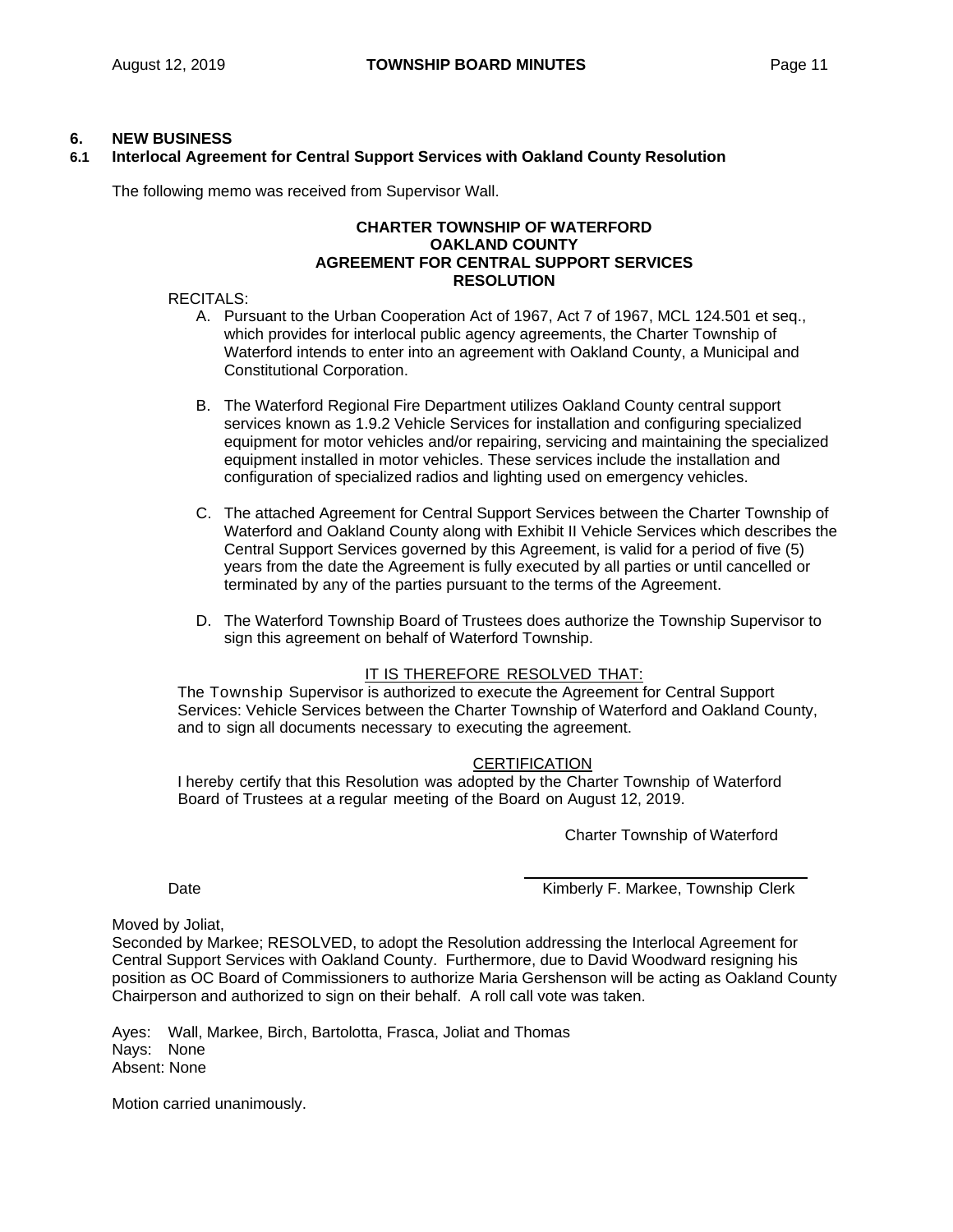#### **6.2 Approved 2019 Capital Improvement Revolving Fund Redirection**

The following memo was received from Russell Williams, Director of Department of Public Works.

Mr. Hugo Cardenas, Facilities & Operations Superintendent, has requested an updated quote from Lee Industrial Contracting for the electrical panel updates to include the stipulation that work is to be completed after Township working hours as requested by the Honorable Charter Township of Waterford Board of Trustees.

Thank you,

Moved by Markee,

Seconded by Joliat, RESOLVDED, to redirect the 2019 Capital Improvement funds from the Treasurer's office carpeting to the improved electrical panel updates. A roll call vote was taken.

Ayes: Wall, Markee, Birch, Bartolotta, Frasca, Joliat and Thomas Nays: None Absent: None

Motion carried unanimously.

Trustee Joliat stated that the Medical Marijuana flyer with the Township logo on it was not created by the Township.

#### **6.3 Citizen to Address the Board - Re: A Men's Softball Tournament**

Citizen was not in attendance.

#### **6.4 Citizens to Address the Board -H. Bradford and J. Bradford**

The Bradford's were not in attendance.

#### **6.5 Citizen to Address the Board - J. Frase**

Mr. Frase addressed the Board regarding Medical Marijuana.

Attorney Michael Stein, a Medical Marijuana Attorney, represents Mr. Frase and addressed the Board regarding Medical Marijuana.

Trustee Bartolotta asked of the 210.4 million in Colorado, how much of the taxes went to the local jurisdiction?" Mr. Stein didn't have that figure. The State of Michigan collects the tax and distributes it. Approximately, 3% is split between the County and local jurisdictions. The larger impact, for local jurisdictions, are the business that it will bring people visiting their restaurants, gas stations, etc.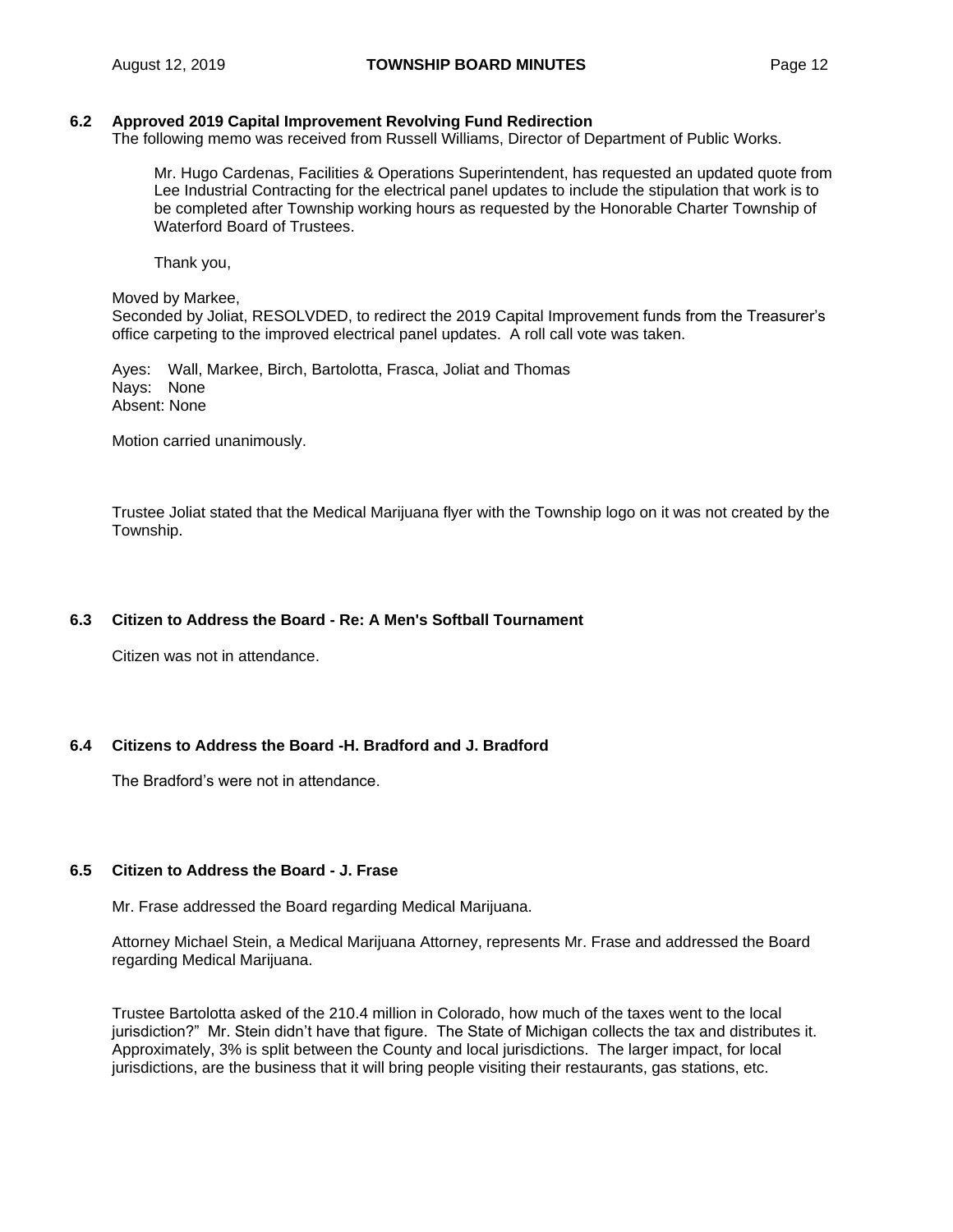# Citizen to Address the Board - J. Frase Continued.

Trustee Bartolotta inquired if there would be Township Residents being hired or come from other areas? Mr. Stein stated that he does job placement research focusing on local residents. The local jurisdiction could make it a requirement to hire local residents in an ordinance.

Would the armed Security Guards be there all the time? Mr. Stein stated that maybe the jurisdiction could mandate 24 hr. security and went on to discuss security requirements.

Trustee Frasca questioned the amount of residents that have a card. Mr. Stein stated that there are 22 people out of 1,000, in the State of Michigan, have a medical marijuana card. There are about 31,000 in Oakland County. Trustee Frasca stated that the property values were interesting. Property values rose 8.4% near a dispensary relative to house slightly further away. What numbers would you project for Waterford Township if a dispensary opened up? Mr. Stein stated about \$300,000 to \$1,000,000 a month (gross sales).

Clerk Markee asked how the product is regulated. Mr. Stein indicated that the State regulates the product through testing facilities with stringent testing requirements. A testing facility comes to the dispensary and randomly tests the product.

Trustee Thomas question the dispensary drawings and if Mr. Stein had any intentions of a growing facility? He stated, "Not at this time". Trustee Thomas also questioned the cost of automobile insurance in Colorado. Mr. Stein stated that he hasn't seen a higher cost.

Trustee Bartolotta inquired how people with disabilities get in. Mr. Stein stated that a drive-thru could be utilized if allowed by the jurisdiction.

Phil Carmo shared where medical marijuana helped improve medical patients' lives.

Supervisor Wall inquired out of the 103 jurisdictions opted in how many are in Oakland County? Mr. Stein stated: Pontiac, Walled Lake, Orion Township and Ferndale. He stated that there has not been an uptick in crime. Supervisor Wall stated that people need to be educated before trying to open anything.

Trustee Frasca asked if the State is able to come in and provide a referendum. Mr. Stein stated that a resident could place a ballot initiative could request an increase.

Phil stated that his experiences are more from being with people and hearing their stories.

Supervisor Wall stated that whether Waterford Township opts in or opts out there are people, right now, driving on the roads under the influence of drugs and alcohol. There needs to be rules set in place with enforcement.

Trustee Joliat appreciated them educating them with hard numbers, successes and personal out comes. We have a lot of homework to do work on the Ordinance.

#### **6.6 Public Comments limited to three (3) minutes per topic.**

Donna Hunter, 3060 Coventry Dr, Spoke in favor of marijuana dispensaries.

Dawn Suttle, 4748 Kempt, spoke against marijuana shops in Waterford. She spoke against Advance Disposal and the concerns if they were awarded the single residential waste hauler contract.

Terry Malahan, - spoke in favor of marijuana dispensaries.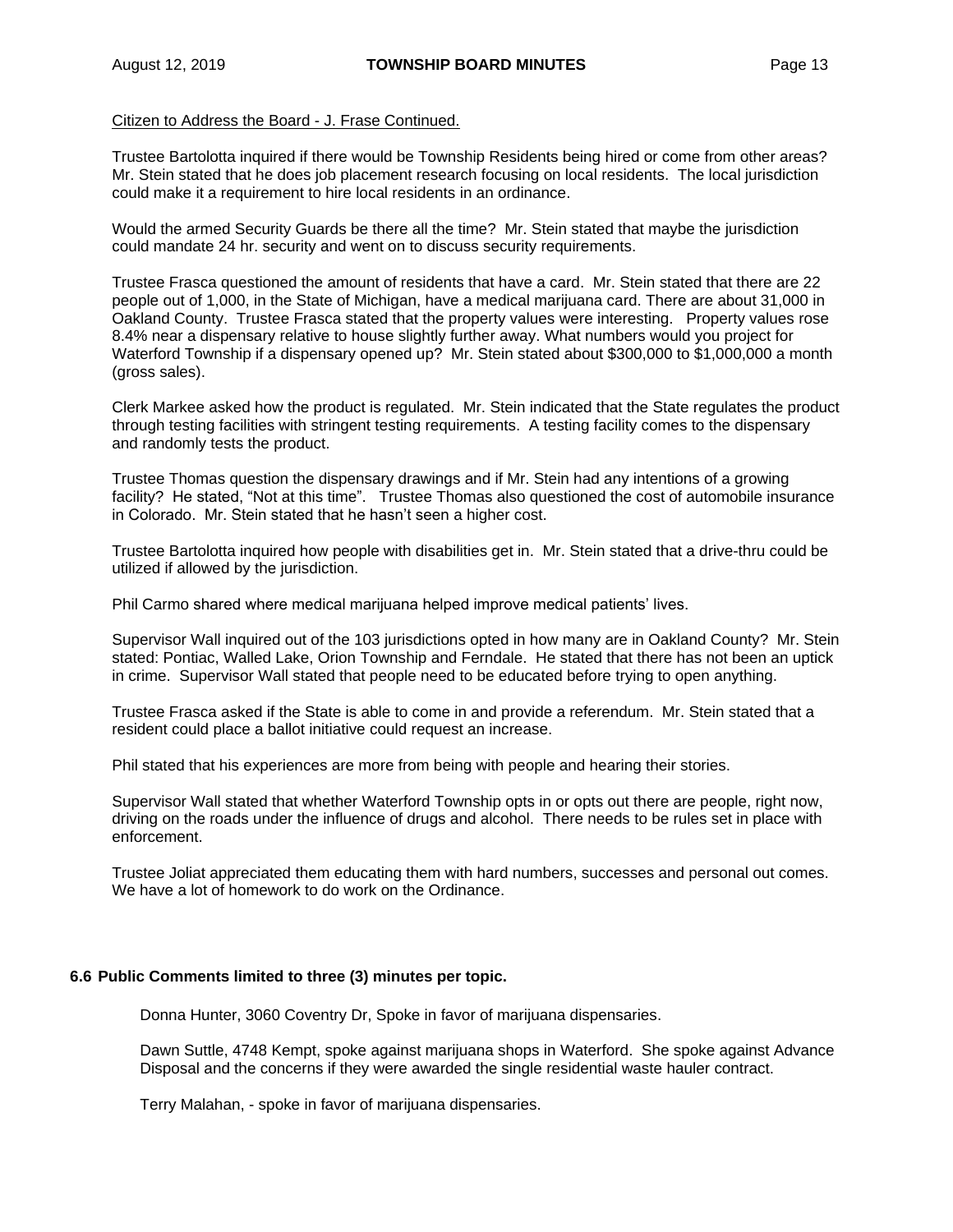Gary Wigner, 145 Goldner - spoke in favor of marijuana dispensaries.

Scott Rumely, 4505 Motorway Dr – spoke in favor of marijuana grow rooms

Nathan Roddon, 4315 Nelsy Dr – spoke in favor of marijuana dispensaries.

Paul Kline, 1607 Delfield– spoke in favor of marijuana dispensaries.

David Baetens, Clarkston – spoke in favor of marijuana dispensaries.

Donna Wall, 3450 Alco Dr – thanked the presenters for their presentation

Ray Sawyer, 4329 Louella- spoke against the single residential waste hauler ordinance.

Sharon Sawyer - spoke against the single residential waste hauler ordinance.

Stephen Margrif, 1751 Eason – spoke in favor of a single residential waste hauler ordinance if it provided a savings.

Phil Nadeau, 2441 Marwood - spoke against Advance Disposal and discussed the price savings of a single residential waste hauler.

Mary Robins, 5962 Rowley - spoke in favor of marijuana dispensaries.

George Wilkins, Waterford Resident - spoke against a single residential waste hauler ordinance.

Supervisor Wall thanked the residents for being courteous addressing the Board.

#### **7. Closed Session**

#### **7.1 Possible Closed Session to Discuss Confidential Attorney-Client Privileged Correspondence Regarding Waste Material Hauler Bid Issues**

Moved by Markee,

Seconded by Thomas; RESOLVED, to enter into closed session to discuss Confidential Attorney Client Privileged Correspondence Regarding Waste Material Hauler Bid issues. A roll call vote was taken.

Ayes: Wall, Markee, Birch, Bartolotta, Frasca, Joliat and Thomas Nays: None Absent: None

Motion carried unanimously.

The Board entered into closed session at 7:34 p.m.

The Board returned to open session at 8:32 p.m.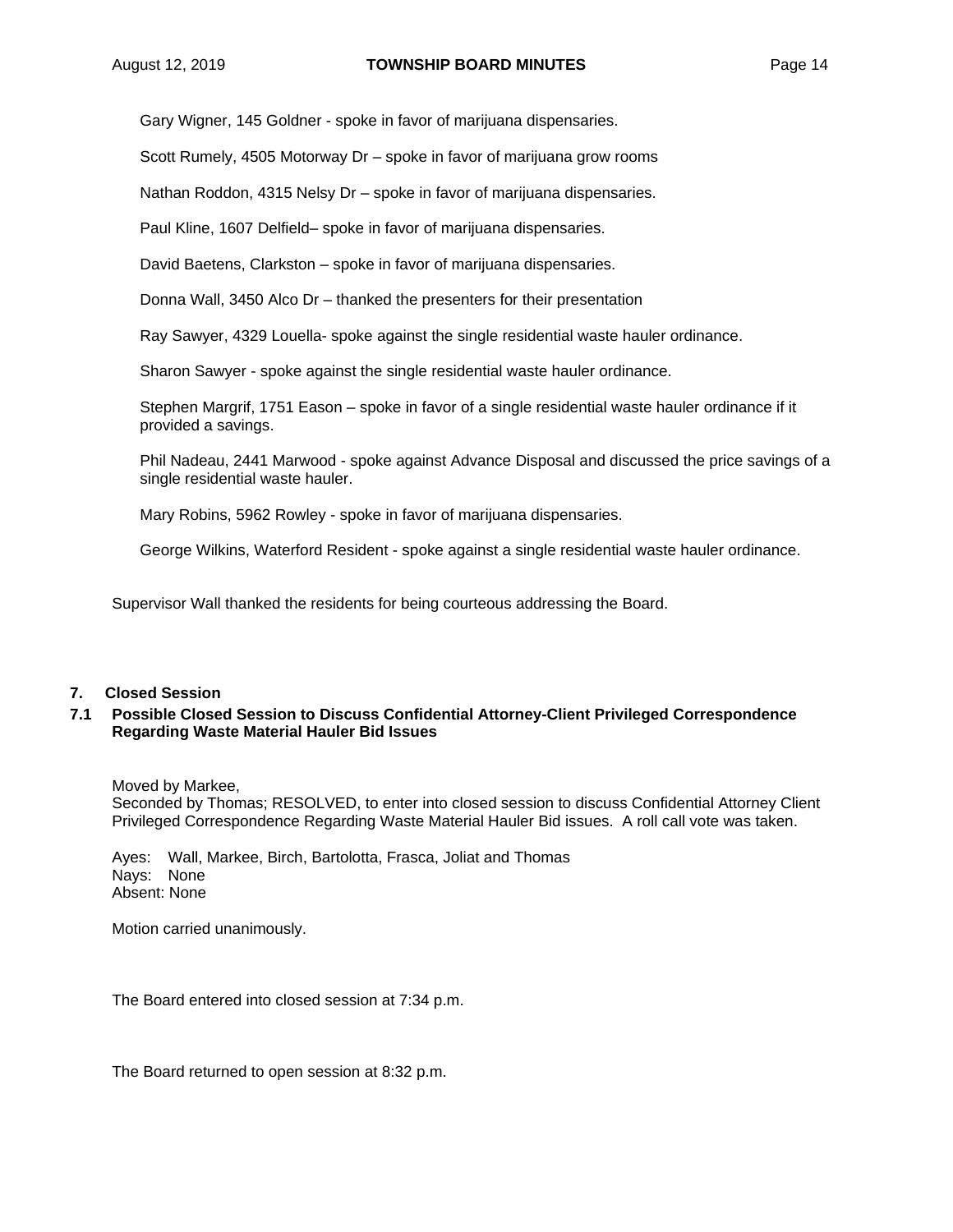# **ADJOURNMENT**

Moved by Joliat, Seconded by Markee, to adjourn the meeting at 8:32 p.m.

Motion carried unanimously.

Kim Markee, Clerk

Gary Wall, Supervisor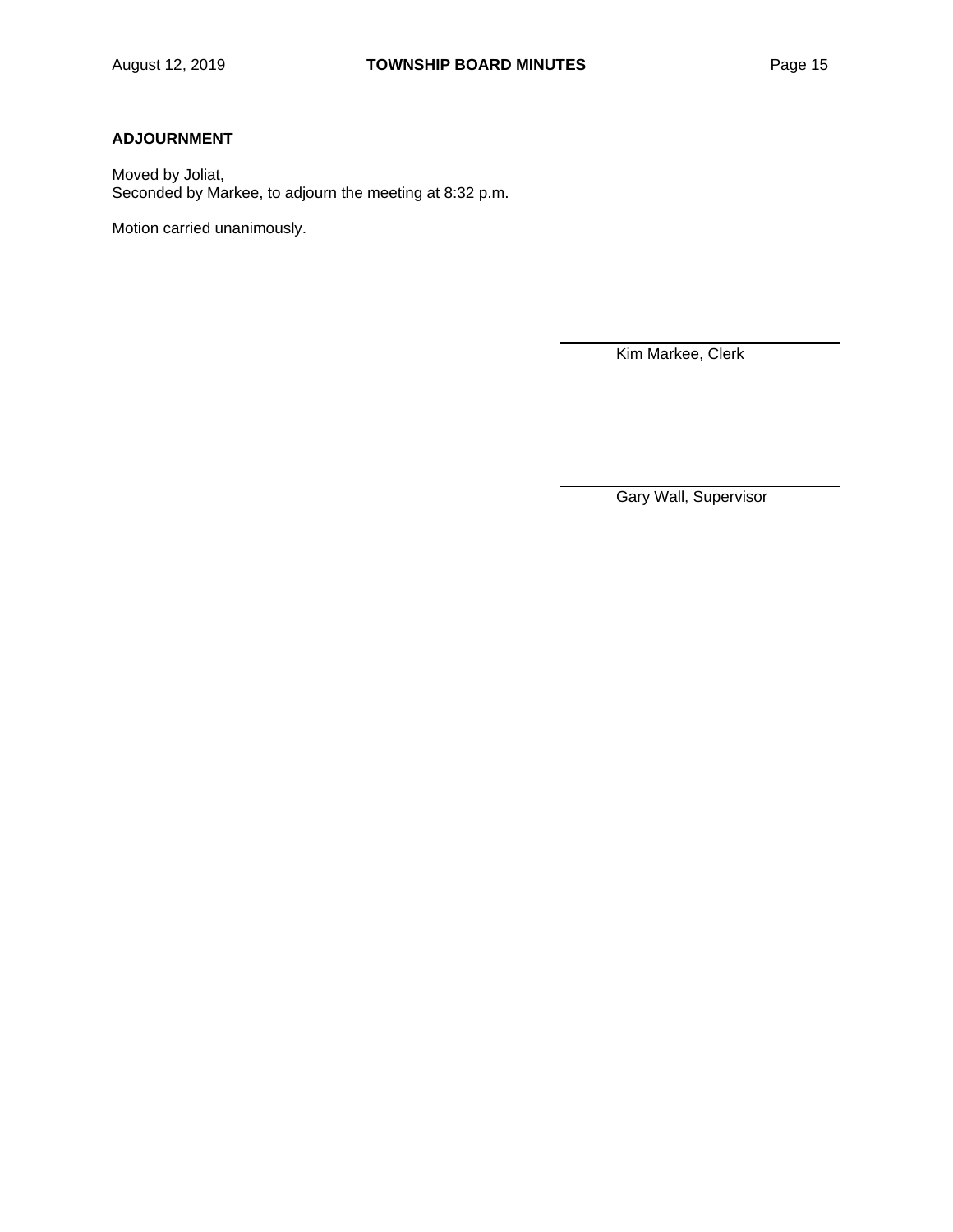08/08/2019 09:29 | WATERFORD TOWNSHIP llievois | AP CHECK RECONCILIATION REGISTER

284681 08/12/2019 PRINTED 033020 ALLIED SIGNS INC

284683 08/12/2019 PRINTED 035583 MIDPOINT CONSTRUCTION

284682 08/12/2019 PRINTED 033884 WALLSIDE INC

284684 08/12/2019 PRINTED 036618 MATT NEWMAN

#### FOR CASH ACCOUNT: 70000 01000

FOR: Uncleared

| CHECK # CHECK DATE TYPE VENDOR NAME         |  |                                                                                                                                                                                       | UNCLEARED        |  | CLEARED BATCH CLEAR DATE |
|---------------------------------------------|--|---------------------------------------------------------------------------------------------------------------------------------------------------------------------------------------|------------------|--|--------------------------|
|                                             |  |                                                                                                                                                                                       |                  |  |                          |
|                                             |  |                                                                                                                                                                                       | 17,000.00        |  |                          |
|                                             |  | 284633 08/12/2019 PRINTED 011700 AQUA-WEED CONTROL INC<br>284634 08/12/2019 PRINTED 011730 ARROW PRINTING<br>284634 08/12/2019 PRINTED 011730 ARROW PRINTING                          | 359.47           |  |                          |
|                                             |  | 284635 08/12/2019 PRINTED 013537 SCHMIDT, ISGRIGG, ANDERSO                                                                                                                            | 2,488.78         |  |                          |
|                                             |  | 284636 08/12/2019 PRINTED 013685 APPLIED IMAGING                                                                                                                                      | 1,466.17         |  |                          |
|                                             |  | 284637 08/12/2019 PRINTED 013685 APPLIED IMAGING                                                                                                                                      | 1,662.55         |  |                          |
| 284638 08/12/2019 PRINTED 013690 AQUASIGHT  |  |                                                                                                                                                                                       | 900.00           |  |                          |
|                                             |  | 284639 08/12/2019 PRINTED 013764 SANDRA ASPINALL                                                                                                                                      | 1,011.08         |  |                          |
|                                             |  | 284640 08/12/2019 PRINTED 014472 ALPHA DIRECTIONAL BORING                                                                                                                             | 1,000.00         |  |                          |
|                                             |  | 284641 08/12/2019 PRINTED 021079 BAKER & TAYLOR BOOKS                                                                                                                                 | 2,370.36         |  |                          |
|                                             |  | 284642 08/12/2019 PRINTED 021092 BS&A SOFTWARE                                                                                                                                        | 74,975.00        |  |                          |
|                                             |  | 284643 08/12/2019 PRINTED 023031 JOSEPH BASTIANELLI                                                                                                                                   | 300.00           |  |                          |
|                                             |  |                                                                                                                                                                                       | 174.00           |  |                          |
|                                             |  | 284644 08/12/2019 PRINTED 023123 JUDY BALDAK<br>284645 08/12/2019 PRINTED 023367 BIANCO TOURS                                                                                         | 1,980.00         |  |                          |
|                                             |  | 284646 08/12/2019 PRINTED 023374 BILL PARSONS HORSESHOE &                                                                                                                             | 135.00           |  |                          |
|                                             |  | 284647 08/12/2019 PRINTED 023587 HILLARIE F BOETTGER PLLC                                                                                                                             | 300.00           |  |                          |
|                                             |  | 284648 08/12/2019 PRINTED 023592 BOSTICK TRUCK CENTER LLC                                                                                                                             | 1,678.33         |  |                          |
|                                             |  |                                                                                                                                                                                       | 1,441.96         |  |                          |
|                                             |  | 284648 08/12/2019 PRINTED 023732 BRENDEL'S SEPTIC TANK SER<br>284649 08/12/2019 PRINTED 023732 BRENDEL'S SEPTIC TANK SER<br>284650 08/12/2019 PRINTED 031064 B-DRY SYSTEM OF MICHIGAN | 100.00           |  |                          |
|                                             |  | 284651 08/12/2019 PRINTED 031635 PMG CONTRACTING                                                                                                                                      | 800.00           |  |                          |
|                                             |  | 284652 08/12/2019 PRINTED 031806 BRIAN BURKE                                                                                                                                          | 100.00           |  |                          |
|                                             |  | 284653 08/12/2019 PRINTED 031814 MODERN CRAFT HOMES                                                                                                                                   | 400.00           |  |                          |
|                                             |  | 284654 08/12/2019 PRINTED 032073 CROWN CASTLE                                                                                                                                         | 600.00           |  |                          |
|                                             |  | 284655 08/12/2019 PRINTED 032193 RONCELLI, INC                                                                                                                                        | 100.00           |  |                          |
|                                             |  | 284656 08/12/2019 PRINTED 032726 POWER HOME SOLAR                                                                                                                                     | 100.00           |  |                          |
|                                             |  | 284657 08/12/2019 PRINTED 032774 MICHAEL PENN                                                                                                                                         | 600.00           |  |                          |
|                                             |  | 284658 08/12/2019 PRINTED 032775 STEVE KUECHLE                                                                                                                                        | 100.00           |  |                          |
|                                             |  | 284659 08/12/2019 PRINTED 032776 GARY KLUNZINGER                                                                                                                                      | 100.00           |  |                          |
|                                             |  | 284660 08/12/2019 PRINTED 032777 DAVID MACLENNAN                                                                                                                                      | 100.00           |  |                          |
|                                             |  | 284661 08/12/2019 PRINTED 032778 KL CONSTRUCTORS INC                                                                                                                                  | 600.00           |  |                          |
|                                             |  | 284662 08/12/2019 PRINTED 032779 PETE PATTERSON                                                                                                                                       | 100.00           |  |                          |
|                                             |  | 284663 08/12/2019 PRINTED 032780 MARY KOBLISKA                                                                                                                                        | 100.00           |  |                          |
|                                             |  | 284664 08/12/2019 PRINTED 032781 CINDY LAWRENCE                                                                                                                                       | 100.00           |  |                          |
|                                             |  | 284665 08/12/2019 PRINTED 032782 JOHN TAYLOR                                                                                                                                          | 100.00           |  |                          |
|                                             |  | 284666 08/12/2019 PRINTED 032783 CALVIN AIKEN                                                                                                                                         | 100.00           |  |                          |
|                                             |  | 284667 08/12/2019 PRINTED 032784 JASON & ANGELA WORPELL                                                                                                                               | 100.00           |  |                          |
|                                             |  | 284668 08/12/2019 PRINTED 032785 BATH FOR ALL LLC                                                                                                                                     | 100.00           |  |                          |
|                                             |  | 284669 08/12/2019 PRINTED 032786 DJ DEMOLITION                                                                                                                                        | 100.00           |  |                          |
|                                             |  | 284670 08/12/2019 PRINTED 032787 HOWARD J ANDRESS SR TRUST                                                                                                                            | 100.00           |  |                          |
|                                             |  | 284671 08/12/2019 PRINTED 032788 MARK MANSOOR                                                                                                                                         |                  |  |                          |
|                                             |  | 284672 08/12/2019 PRINTED 032789 LNC CONSTRUCTION LLC                                                                                                                                 | 100.00           |  |                          |
|                                             |  | 284673 08/12/2019 PRINTED 032790 JOSE GONZALEZ                                                                                                                                        | 100.00           |  |                          |
| 284674 08/12/2019 PRINTED 032791 D & J      |  |                                                                                                                                                                                       | 100.00           |  |                          |
|                                             |  | 284675 08/12/2019 PRINTED 032792 CREATIVE HABITAT BUILDERS                                                                                                                            | 100.00           |  |                          |
| 284676 08/12/2019 PRINTED 032793 TODD KUZMA |  |                                                                                                                                                                                       | 100.00           |  |                          |
|                                             |  | 284677 08/12/2019 PRINTED 032794 MICHAEL HRISCHUK                                                                                                                                     | 100.00           |  |                          |
|                                             |  | 284678 08/12/2019 PRINTED 032795 FORTNEY & WEYGANDT INC                                                                                                                               | 100.00<br>600.00 |  |                          |
|                                             |  | 284679 08/12/2019 PRINTED 032796 KORODY & ASSOCIATES CONST                                                                                                                            | 100.00           |  |                          |
|                                             |  | 284680 08/12/2019 PRINTED 032797 GLENN MORRISON                                                                                                                                       | 100.00           |  |                          |
|                                             |  |                                                                                                                                                                                       |                  |  |                          |

100.00

 $100.00$ 

100.00

100.00

 $\hat{\boldsymbol{\beta}}$ 

 $\vert$ apchkrcn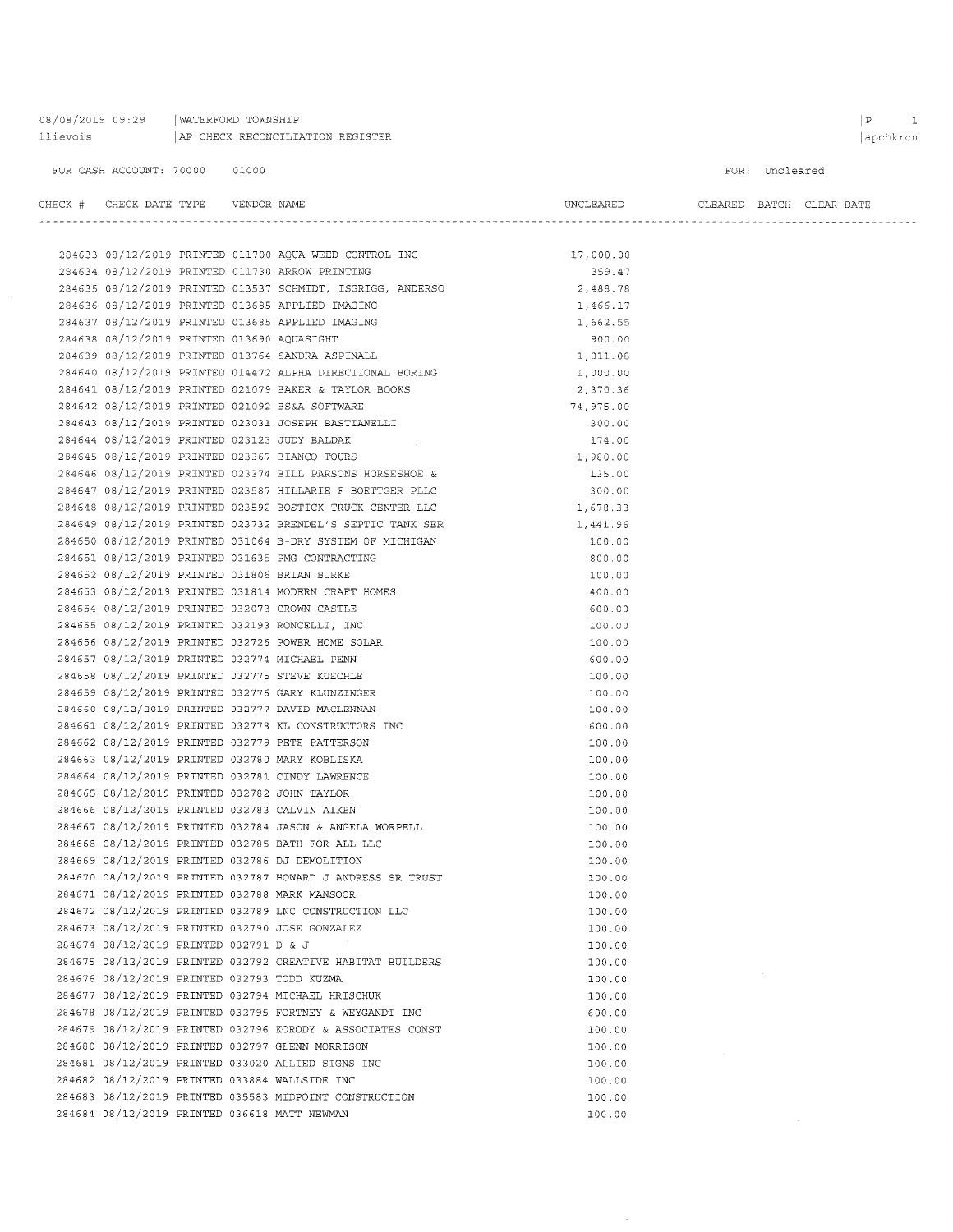08/08/2019 09:29 | WATERFORD TOWNSHIP llievois | AP CHECK RECONCILIATION REGISTER

#### FOR CASH ACCOUNT: 70000 01000

#### FOR: Uncleared

| CHECK   | <b>TVDF</b><br>CHECK DATE<br>----- | <b>NAME</b><br>VENDOR | UNCLEARED | CLEARED | BATCH | DATE<br>BAR- |
|---------|------------------------------------|-----------------------|-----------|---------|-------|--------------|
| ------- |                                    |                       |           |         |       | -----        |

|                                             |  | 284685 08/12/2019 PRINTED 041192 CDW GOVERNMENT INC        | 3,528.57   |
|---------------------------------------------|--|------------------------------------------------------------|------------|
|                                             |  | 284686 08/12/2019 PRINTED 041218 C GREEN'S TREE SERVICE    | 300.00     |
| 284687 08/12/2019 PRINTED 041222 CCLS INC   |  |                                                            | 615.30     |
|                                             |  | 284688 08/12/2019 PRINTED 043331 CHEMCO PRODUCTS INC       | 14,989.85  |
|                                             |  | 284689 08/12/2019 PRINTED 043501 CLARKSTON AUTOBODY II     | 874.17     |
|                                             |  | 284690 08/12/2019 PRINTED 043722 SHARON CRAIN              | 19.67      |
|                                             |  | 284691 08/12/2019 PRINTED 043952 CYNERGY PRODUCTS          | 24, 912.38 |
|                                             |  | 284692 08/12/2019 PRINTED 044094 COMMERCE LAKE PLUMBING    | 720.00     |
|                                             |  | 284693 08/12/2019 PRINTED 044217 CHET'S RENT-ALL           | 242.95     |
|                                             |  | 284694 08/12/2019 PRINTED 044236 CHAD'S LANDSCAPING        | 24,000.00  |
|                                             |  | 284695 08/12/2019 PRINTED 051445 DLZ MICHIGAN, INC         | 25, 216.00 |
|                                             |  | 284696 08/12/2019 PRINTED 053052 DAN & CO, LLC             | 4,400.00   |
| 284697 08/12/2019 PRINTED 053253 DTE ENERGY |  |                                                            | 13.69      |
|                                             |  | 284698 08/12/2019 PRINTED 053269 DETROIT WILBERT VAULT COR | 918.00     |
|                                             |  | 284699 08/12/2019 PRINTED 053389 LUNGHAMER GMC INC         | 1,799.76   |
|                                             |  | 284700 08/12/2019 PRINTED 053612 DOVER & COMPANY, LLC      | 346.58     |
|                                             |  | 284701 08/12/2019 PRINTED 053848 MARC DUTTON IRRIGATION IN | 100.00     |
| 284702 08/12/2019 PRINTED 053963 INACOMP    |  |                                                            | 4,080.00   |
|                                             |  | 284703 08/12/2019 PRINTED 061005 ELITE TRAUMA CLEAN-UP INC | 65.00      |
|                                             |  | 284704 08/12/2019 PRINTED 063004 EAGLE GRAPHICS AND DESIGN | 205.00     |
|                                             |  | 284705 08/12/2019 PRINTED 063476 ELECTROCOMM-MICHIGAN, INC | 130.00     |
|                                             |  | 284706 08/12/2019 PRINTED 063546 ENABLE POINT INC          | 979.00     |
|                                             |  | 284707 08/12/2019 PRINTED 063708 RICHARD ERICKSON          | 455.00     |
|                                             |  | 284708 08/12/2019 PRINTED 063951 KATHRYN R EYMAN           | 75.00      |
|                                             |  | 284709 08/12/2019 PRINTED 064008 ELECTRONIC MONITORING SYS | 703.13     |
|                                             |  | 284710 08/12/2019 PRINTED 083217 FEDERAL RESOURCES SUPPLY  | 2,443.14   |
|                                             |  | 284711 08/12/2019 PRINTED 083373 FIRESTONE TIRE & SERV CTR | 361.60     |
|                                             |  | 284712 08/12/2019 PRINTED 083580 FORSTER BROTHERS          | 199.00     |
|                                             |  | 284713 08/12/2019 PRINTED 083624 FOUR SEASONS PAINTING AND | 650.00     |
|                                             |  | 284714 08/12/2019 PRINTED 083630 FOSTER, SWIFT, COLLINS &  | 1,000.00   |
|                                             |  | 284715 08/12/2019 PRINTED 083734 JEFFREY FRANKLIN          | 620.00     |
|                                             |  | 284716 08/12/2019 PRINTED 093026 RICHARD GALAT             | 300.00     |
|                                             |  | 284717 08/12/2019 PRINTED 093451 GLOBAL OFFICE SOLUTIONS   | 13,422.27  |
|                                             |  | 284718 08/12/2019 PRINTED 093565 GOODYEAR AUTO SERV CTR    | 540.00     |
|                                             |  | 284719 08/12/2019 PRINTED 093565 GOODYEAR AUTO SERV CTR    | 540.00     |
|                                             |  | 284720 08/12/2019 PRINTED 093565 GOODYEAR AUTO SERV CTR    | 618.00     |
|                                             |  | 284721 08/12/2019 PRINTED 093594 GOOSE BUSTERS             | 220.00     |
| 284722 08/12/2019 PRINTED 093705 GRAINGER   |  |                                                            | 288.05     |
|                                             |  | 284723 08/12/2019 PRINTED 093823 GREEN MEADOWS LAWNSCAPE,  | 9,173.60   |
|                                             |  | 284724 08/12/2019 PRINTED 093833 GUARDIAN ENVIRONMENTAL SE | 3,838.00   |
| 284725 08/12/2019 PRINTED 101950 HYDRO CORP |  |                                                            | 7,132.00   |
|                                             |  | 284726 08/12/2019 PRINTED 103015 HAGOPIAN CLEANING SERVICE | 1,914.00   |
|                                             |  | 284727 08/12/2019 PRINTED 103018 DERWOOD HAINES JR         | 1,530.00   |
|                                             |  | 284728 08/12/2019 PRINTED 103119 JULIE HAULER              | 220.00     |
|                                             |  | 284729 08/12/2019 PRINTED 103238 HELPNET EAP               | 2,682.27   |
|                                             |  | 284730 08/12/2019 PRINTED 103584 JOHN H HOLMES             | 700.00     |
|                                             |  | 284731 08/12/2019 PRINTED 103873 HURON SIGN COMPANY        | 153.75     |
| 284732 08/12/2019 PRINTED 111112 IBM CORP   |  |                                                            | 870.45     |
|                                             |  | 284733 08/12/2019 PRINTED 113542 INGRAM LIBRARY SERVICES   | 61.67      |
|                                             |  | 284734 08/12/2019 PRINTED 113554 INTERNATIONAL ASSOC OF    | 875.00     |
|                                             |  | 284735 08/12/2019 PRINTED 121011 J&B MEDICAL SUPPLY        | 59.28      |
|                                             |  | 284736 08/12/2019 PRINTED 121135 JC WATER TREATMENT INC    | 212.50     |
|                                             |  |                                                            |            |

#### $\begin{array}{ccc} \mid & \mathbf{P} & \qquad & \mathbf{2} \end{array}$ apchkrcn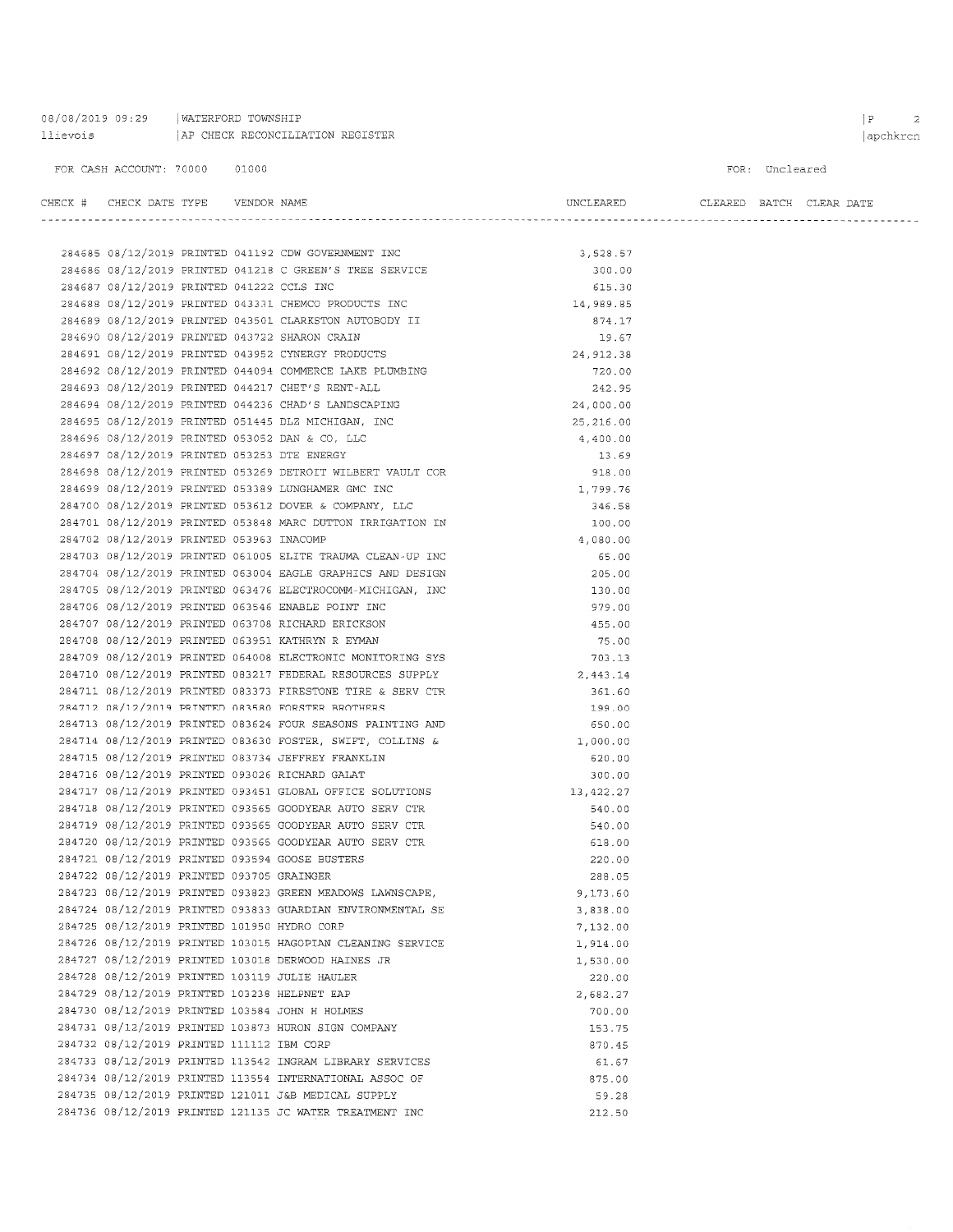08/08/2019 09:29 | WATERFORD TOWNSHIP AP CHECK RECONCILIATION REGISTER llievois

284752 08/12/2019 PRINTED 183021 NATIONAL TRAILS

284753 08/12/2019 PRINTED 183269 SPRINT SOLUTIONS

284756 08/12/2019 PRINTED 183600 CHRIS NORDMAN

284759 08/12/2019 PRINTED 193273 OFFICE DEPOT

284761 08/12/2019 PRINTED 193706 ORKIN

284754 08/12/2019 PRINTED 183295 NEW CREATION HOMES, INC

284755 08/12/2019 PRINTED 183578 NORTH ELECTRIC SUPPLY CO

284758 08/12/2019 PRINTED 193074 MEDIA NEWS-21CM ADVERTISI

284760 08/12/2019 PRINTED 193277 OFFICIAL PAYMENTS CORP

284762 08/12/2019 PRINTED 204040 OAKLAND COUNTY TREASURER

284763 08/12/2019 PRINTED 204040 OAKLAND COUNTY TREASURER

284764 08/12/2019 PRINTED 204040 OAKLAND COUNTY TREASURER

284765 08/12/2019 PRINTED 204040 OAKLAND COUNTY TREASURER

284766 08/12/2019 PRINTED 204040 OAKLAND COUNTY TREASURER

284767 08/12/2019 PRINTED 204040 OAKLAND COUNTY TREASURER

284768 08/12/2019 PRINTED 204040 OAKLAND COUNTY TREASURER

284769 08/12/2019 PRINTED 204040 OAKLAND COUNTY TREASURER

284770 08/12/2019 PRINTED 204620 OAKLAND COUNTY PARKS & RE

284771 08/12/2019 PRINTED 204665 OAKLAND COUNTY TREASURER

284772 08/12/2019 PRINTED 211016 PLM LAKE & LAND MANAGEMEN

284773 08/12/2019 PRINTED 211220 MCLAREN OAKLAND

284776 08/12/2019 PRINTED 213054 PAMELA PALMER

284779 08/12/2019 PRINTED 213566 COFFEE BREAK INC

284782 08/12/2019 PRINTED 220209 JANETTE COLOMBE

284783 08/12/2019 PRINTED 220746 VICKY GUNDLACH

284784 08/12/2019 PRINTED 225417 BARBARA THOMAS

284786 08/12/2019 PRINTED 226641 LIDYA RAMIREZ

284788 08/12/2019 PRINTED 226849 SONNA KELLY

284785 08/12/2019 PRINTED 226319 MARILYN THOMPSON

284787 08/12/2019 PRINTED 226771 JUDITH BENSCOTER

284774 08/12/2019 PRINTED 211460 PLANTE & MORAN PLLC

284775 08/12/2019 PRINTED 213052 MOVEMENT BY MARI ANN

284777 08/12/2019 PRINTED 213211 PERCEPTIVE CONTROLS INC

284781 08/12/2019 PRINTED 213775 PROFESSIONAL BUILDING SER

284778 08/12/2019 PRINTED 213274 PEERLESS MIDWEST INC

284780 08/12/2019 PRINTED 213714 PRINTING SYSTEMS INC

284757 08/12/2019 PRINTED 183952 NYE UNIFORM COMPANY

FOR: Uncleared

| CHECK # CHECK DATE TYPE | VENDOR NAME |                                                            | UNCLEARED  |  | CLEARED BATCH CLEAR DATE |
|-------------------------|-------------|------------------------------------------------------------|------------|--|--------------------------|
|                         |             |                                                            |            |  |                          |
|                         |             | 284737 08/12/2019 PRINTED 123216 JET SEALCOATING           | 6,000.00   |  |                          |
|                         |             | 284738 08/12/2019 PRINTED 123606 ROSATI, SCHULTZ, JOPPICH  | 12,189.70  |  |                          |
|                         |             | 284739 08/12/2019 PRINTED 143019 MARSHA KOSMATKA           | 300.00     |  |                          |
|                         |             | 284740 08/12/2019 PRINTED 143462 KLEINSTIVER & ASSOCIATES  | 120.00     |  |                          |
|                         |             | 284741 08/12/2019 PRINTED 143845 KUSTOM SIGNALS INC        | 4,617.00   |  |                          |
|                         |             | 284742 08/12/2019 PRINTED 153367 LIBRARY NETWORK, THE      | 47.23      |  |                          |
|                         |             | 284743 08/12/2019 PRINTED 161055 M TECH COMPANY            | 457,042.00 |  |                          |
|                         |             | 284744 08/12/2019 PRINTED 163095 MAZZA AUTO PARTS INC      | 102.98     |  |                          |
|                         |             | 284745 08/12/2019 PRINTED 163408 MISS DIG SYSTEM INC       | 3,680.84   |  |                          |
|                         |             | 284746 08/12/2019 PRINTED 163476 MIDWEST TAPE              | 1,381.45   |  |                          |
|                         |             | 284747 08/12/2019 PRINTED 163489 DAVE MILLER LLC           | 292.00     |  |                          |
|                         |             | 284748 08/12/2019 PRINTED 163508 FERGUSON WATERWORKS #3386 | 5,762.00   |  |                          |
|                         |             | 284749 08/12/2019 PRINTED 163639 MOONGLOW APPLIANCE SERVIC | 89.00      |  |                          |
|                         |             | 284750 08/12/2019 PRINTED 164236 MAPLE ROOFING & CONSTRUCT | 7,875.00   |  |                          |
|                         |             | 284751 08/12/2019 PRINTED 174022 STATE OF MICHIGAN         | 20.00      |  |                          |

875.00

1,968.00

 $1,000.00$ 

1,303.85

107.89

74.50

 $27.00$ 

36.59

288.00

540.00

732.00

1,715.47

3,447.68

9,427,46

18,093.00

3.375.00

743,885.33

813,958.63

1,172,65

19,805.00

887.40

315.00

1,008.00

34,626.75

5.063 12

7.124.58

66.25

32.00

148.00

 $\sim$   $\sim$ 

 $30.00$ 

 $30.00$ 

 $30.00$ 

 $30.00$ 

 $32.00$ 

524.36

273.36

8.71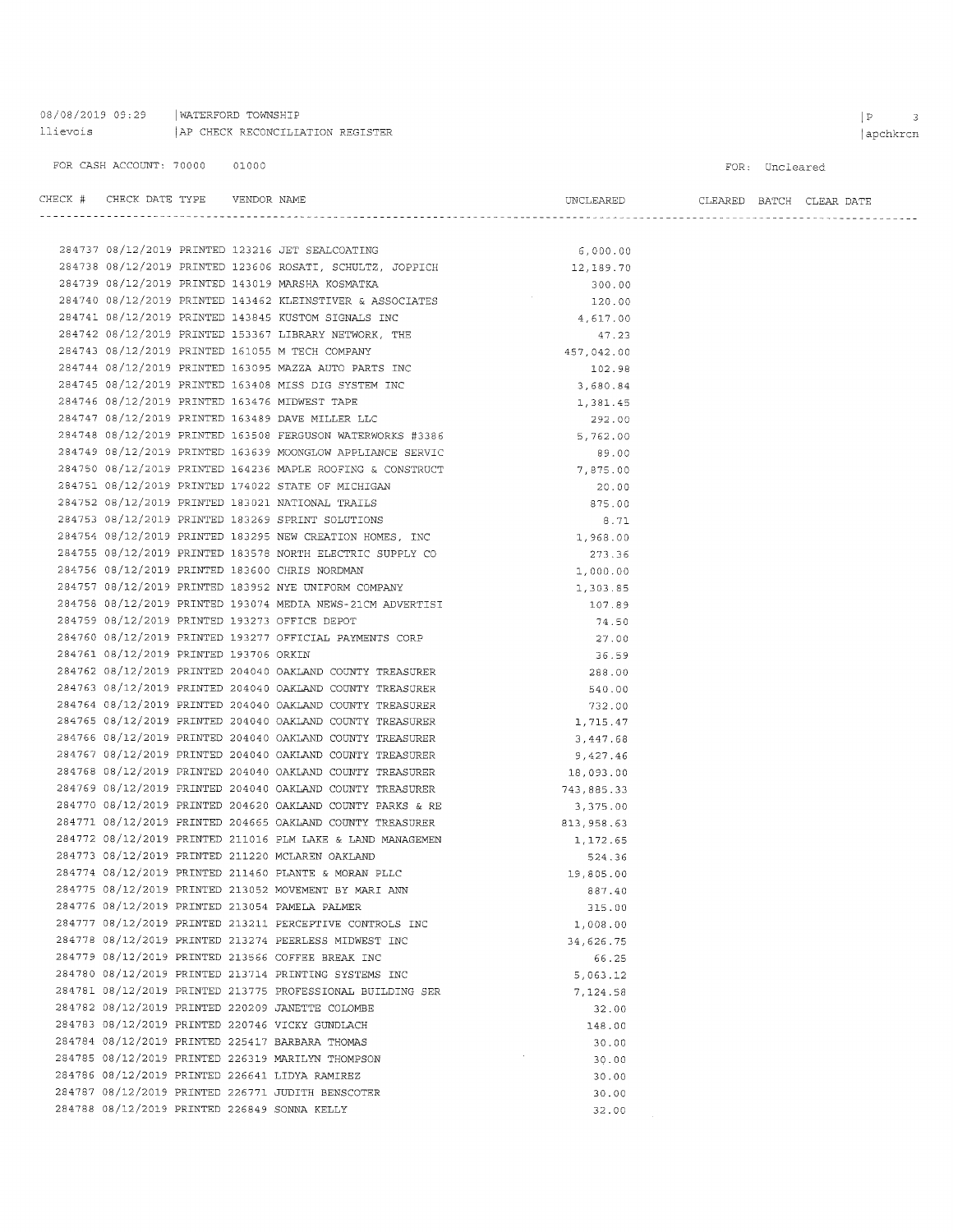| 08/08/2019 09:29 |  | WATERFORD TOWNSHIP               |  |
|------------------|--|----------------------------------|--|
| llievois         |  | AP CHECK RECONCILIATION REGISTER |  |

284837 08/12/2019 PRINTED 304930 WATERFORD TOWNSHIP DPW

284839 08/12/2019 PRINTED 500483 CSG FORTE PAYMENTS

284840 08/12/2019 PRINTED 500569 KENT COUNTY DPW

284838 08/12/2019 PRINTED 333054 JEREMY YOUNG

#### FOR CASH ACCOUNT: 70000 01000

CHECK # CHECK DATE TYPE VENDOR NAME

FOR: Uncleared

CLEARED BATCH CLEAR DATE

UNCLEARED

 $5,206.76$ 

52.86

 $90.00$ 

 $1,133.00$ 

| 284789 08/12/2019 PRINTED 226854 JULIE ZAREMBA<br>284790 08/12/2019 PRINTED 226980 NEAL NICOL<br>284791 08/12/2019 PRINTED 227092 CORINA CHAMARRO | 30.00     |  |
|---------------------------------------------------------------------------------------------------------------------------------------------------|-----------|--|
|                                                                                                                                                   | 30.00     |  |
|                                                                                                                                                   | 30.00     |  |
| 284792 08/12/2019 PRINTED 227250 JOANN MCMANUS                                                                                                    | 30.00     |  |
| 284793 08/12/2019 PRINTED 227262 WILLIAM KERSTEN                                                                                                  | 60.00     |  |
| 284794 08/12/2019 PRINTED 227367 DANA BEAUVAIS                                                                                                    | 30.00     |  |
| 284795 08/12/2019 PRINTED 227519 WILLIAM WHITE                                                                                                    | 20.00     |  |
| 284796 08/12/2019 PRINTED 227520 TERRY CLISSOLD                                                                                                   | 180.00    |  |
| 284797 08/12/2019 PRINTED 227521 JO ELLEN CODY                                                                                                    | 30.00     |  |
| 284798 08/12/2019 PRINTED 227522 KAREN HAHNEFELD                                                                                                  | 30.00     |  |
| 284799 08/12/2019 PRINTED 227523 CAROL HOFFMAN                                                                                                    | 30.00     |  |
| 284800 08/12/2019 PRINTED 227524 MARY SKIRKE                                                                                                      | 118.00    |  |
| 284801 08/12/2019 PRINTED 233839 QUALITY FIRST AID AND SAF                                                                                        | 767.70    |  |
| 284802 08/12/2019 PRINTED 233852 QUALITY FIRE SERVICES                                                                                            | 81.99     |  |
| 284803 08/12/2019 PRINTED 241008 RKA PETROLEUM COMPANIES, $1,179.80$                                                                              |           |  |
| 284804 08/12/2019 PRINTED 243040 PENGUIN RANDOM HOUSE LLC                                                                                         | 90.00     |  |
| 284805 08/12/2019 PRINTED 243206 RECORDED BOOKS LLC                                                                                               | 71.55     |  |
| 284806 08/12/2019 PRINTED 243228 STELLA REYES                                                                                                     | 90.00     |  |
| 284807 08/12/2019 PRINTED 243289 LYNN ANNE REISS                                                                                                  | 510.00    |  |
| 284808 08/12/2019 PRINTED 243627 ROSS HOMES INC                                                                                                   | 26,859.00 |  |
| 284809 08/12/2019 PRINTED 243645 LISA ROCHFORD                                                                                                    | 280.00    |  |
| 284810 08/12/2019 PRINTED 243953 DANIEL RYAN                                                                                                      | 2,000.00  |  |
| 284811 08/12/2019 PRINTED 251006 SHRADER TIRE & OIL OF MIC                                                                                        | 2,516.96  |  |
| 284812 08/12/2019 PRINTED 251234 SECREST WARDLE LYNCH HAMP                                                                                        | 12,514.50 |  |
| 284813 08/12/2019 PRINTED 251238 SERVICE HEATING & PLUMBIN                                                                                        | 11,400.48 |  |
| 284814 08/12/2019 PRINTED 251361 SIGNS NOW                                                                                                        | 174.74    |  |
| 284815 08/12/2019 PRINTED 253512 SMART START MICHIGAN                                                                                             | 1,529.40  |  |
| 284816 08/12/2019 PRINTED 253954 SYMBOL ARTS                                                                                                      | 125.00    |  |
| 284817 08/12/2019 PRINTED 254816 RICHARD STRENGER                                                                                                 | 600.00    |  |
| 284818 08/12/2019 PRINTED 263255 TESTAMERICA LABORATORIES                                                                                         | 573.60    |  |
| 284819 08/12/2019 PRINTED 263389 TITAN GROUP USA, LLC                                                                                             | 600.00    |  |
| 284820 08/12/2019 PRINTED 263737 TRUGREEN                                                                                                         | 485.12    |  |
| 284821 08/12/2019 PRINTED 263749 TRANSACT TECHNOLOGIES INC                                                                                        | 167.76    |  |
| 284822 08/12/2019 PRINTED 273533 UNIFIRST CORP                                                                                                    | 1,693.55  |  |
| 284823 08/12/2019 PRINTED 274551 UNIVERSAL LIFT PARTS, INC                                                                                        | 832.98    |  |
| 284824 08/12/2019 PRINTED 283215 VENDTEK WHOLESALE EQUIPTM                                                                                        | 255.00    |  |
| 284825 08/12/2019 PRINTED 283242 VERIZON WIRELESS                                                                                                 | 1,147.73  |  |
| 284826 08/12/2019 PRINTED 283242 VERIZON WIRELESS                                                                                                 | 1,924.84  |  |
| 284827 08/12/2019 PRINTED 283243 AMERICAN MESSAGING                                                                                               | 217.47    |  |
| 284828 08/12/2019 PRINTED 283247 VESCO OIL CORP                                                                                                   | 177.75    |  |
| 284829 08/12/2019 PRINTED 283384 VISUAL IMAGING RESOURCES                                                                                         | 1,710.00  |  |
| 284830 08/12/2019 PRINTED 291013 WAREHOUSE TIRE & SERV CTR                                                                                        | 76.00     |  |
| 284831 08/12/2019 PRINTED 291365 PRAXAIR DISTRIBUTION INC                                                                                         | 31.67     |  |
| 284832 08/12/2019 PRINTED 291365 PRAXAIR DISTRIBUTION INC                                                                                         | 147.88    |  |
| 284833 08/12/2019 PRINTED 293236 WEST SHORE FIRE                                                                                                  | 1,199.99  |  |
| 284834 08/12/2019 PRINTED 293348 WHITLOCK BUSINESS SYSTEMS                                                                                        | 1,017.21  |  |
| 284835 08/12/2019 PRINTED 293452 WM R CURTIS INC                                                                                                  | 2,000.00  |  |
| 284836 08/12/2019 PRINTED 304778 WATERFORD SCHOOL DISTRICT                                                                                        | 100.00    |  |
|                                                                                                                                                   |           |  |

 $\begin{array}{|c|c|c|c|c|} \hline P & \multicolumn{1}{|c|}{4} \\\hline \end{array}$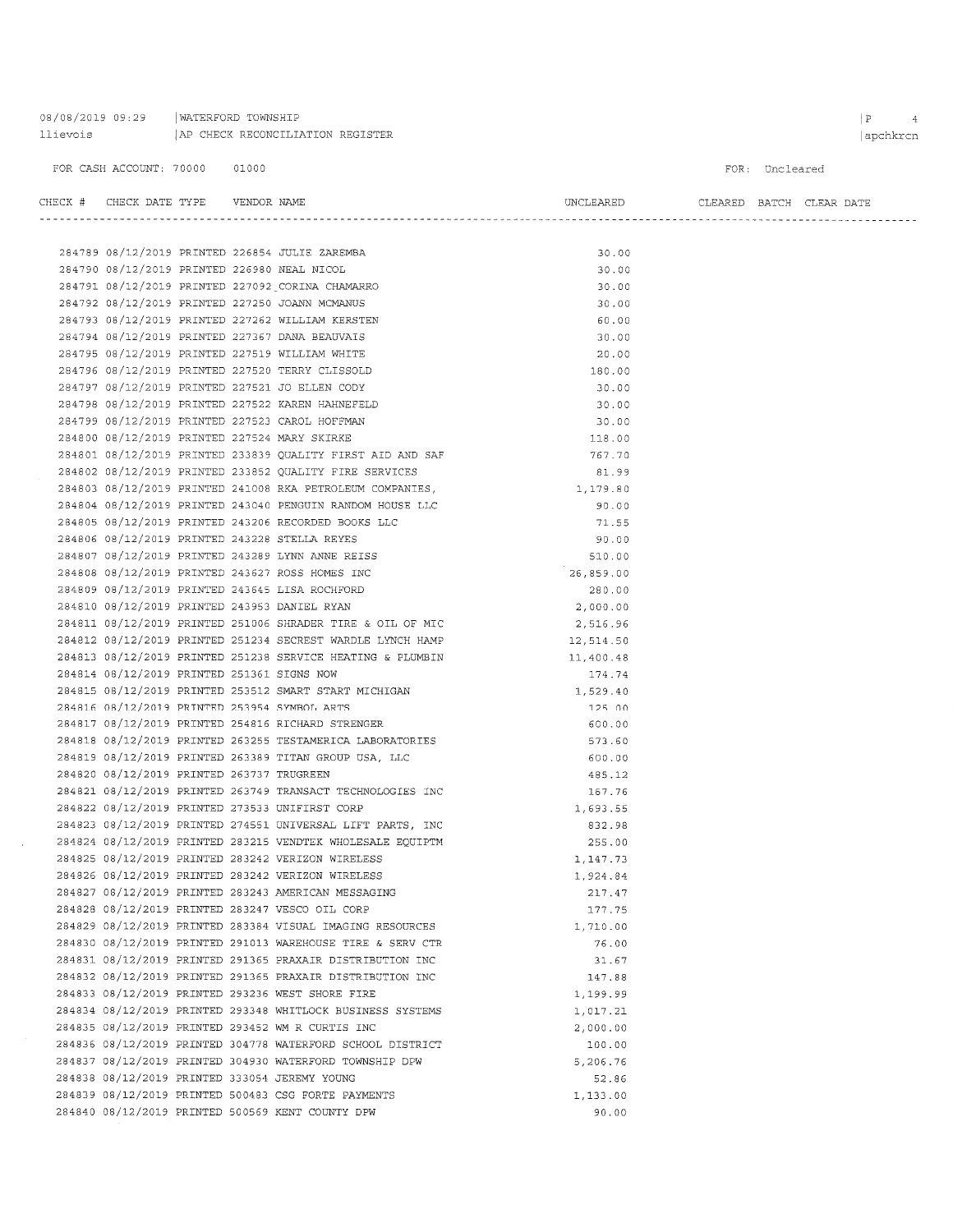| 08/08/2019 09:29<br>llievois | WATERFORD TOWNSHIP<br>AP CHECK RECONCILIATION REGISTER |                      |                  | ₽<br>apchkrcn | $5 -$ |
|------------------------------|--------------------------------------------------------|----------------------|------------------|---------------|-------|
| FOR CASH ACCOUNT: 70000      | 01000                                                  | FOR:                 | Uncleared        |               |       |
| CHECK #<br>CHECK DATE TYPE   | VENDOR NAME                                            | UNCLEARED<br>CLEARED | BATCH CLEAR DATE |               |       |
|                              |                                                        |                      |                  |               |       |

 $\mathcal{A}^{\mathcal{A}}$ 

 $2.529,888.40$  CHECKS CASH ACCOUNT TOTAL 2,529,888.40

 $\bar{z}$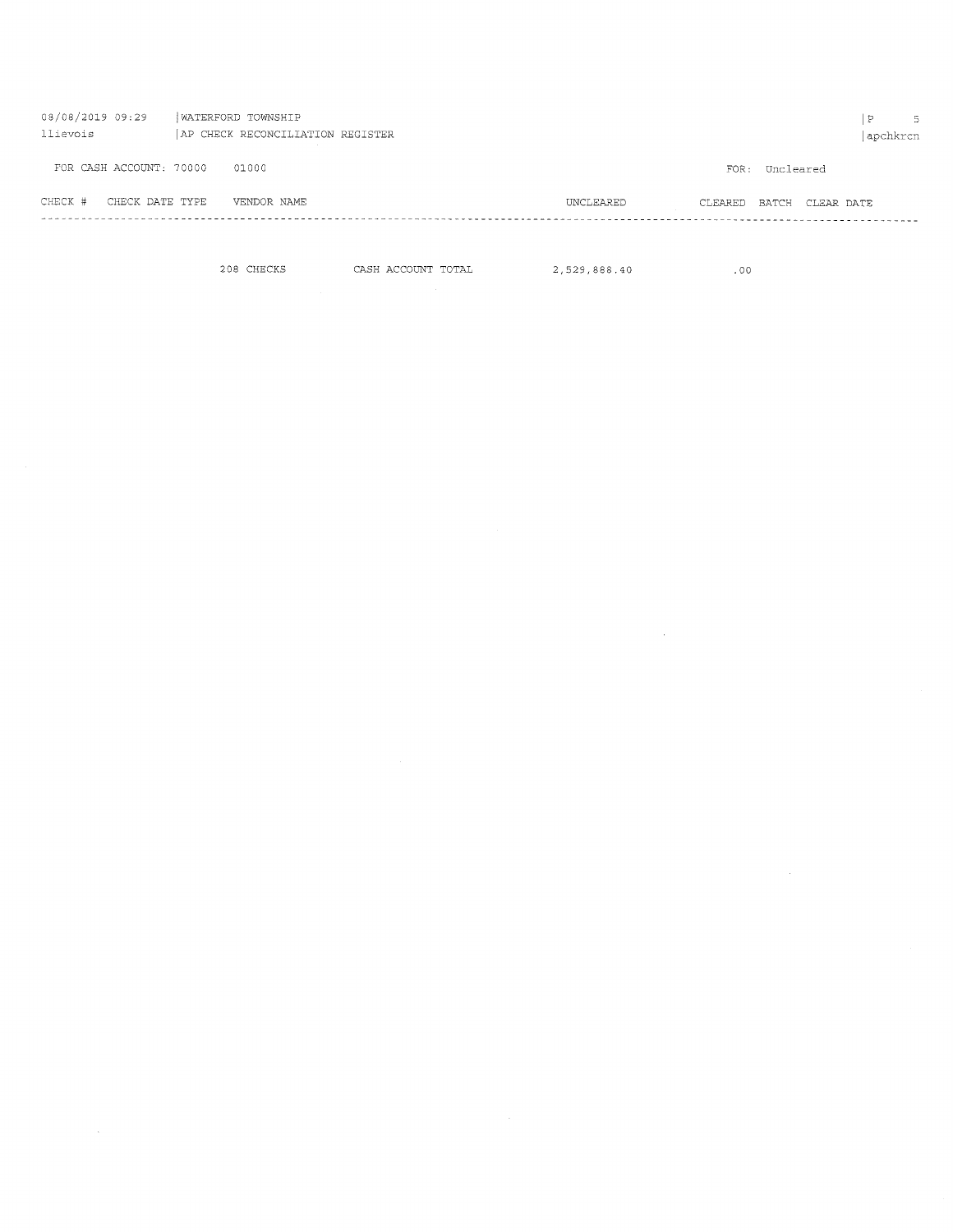Advance Checks Marted Jul 23 > Jug 8

| 08/08/2019 09:30   WATERFORD TOWNSHIP         | 11ievois   AP CHECK RECONCILIATION REGISTER                |                                    |                | P <br>1<br>apchkrcn |
|-----------------------------------------------|------------------------------------------------------------|------------------------------------|----------------|---------------------|
| FOR CASH ACCOUNT: 70000 01000                 |                                                            |                                    | FOR: Uncleared |                     |
| CHECK # CHECK DATE TYPE    VENDOR NAME        |                                                            | UNCLEARED CLEARED BATCH CLEAR DATE |                |                     |
|                                               | 284481 07/23/2019 PRINTED 032585 VICTOR MOSES HOMES        | 400.00                             |                |                     |
|                                               | 284482 07/23/2019 PRINTED 032726 POWER HOME SOLAR          | 200.00                             |                |                     |
|                                               | 284489 07/23/2019 PRINTED 073038 THOMAS BOWEN              | 3,228.00                           |                |                     |
|                                               | 284491 07/23/2019 PRINTED 073700 SANDRA RITTER             | 100.00                             |                |                     |
|                                               | 284493 07/23/2019 PRINTED 073813 WILLIAM SOLMES            | 57.00                              |                |                     |
|                                               | 284494 07/23/2019 PRINTED 083047 DOLORES FARRELL           | 51.76                              |                |                     |
|                                               | 284497 07/23/2019 PRINTED 143463 RONALD KLECZYNSKI         | 8.95                               |                |                     |
|                                               | 284499 07/23/2019 PRINTED 174463 MICHIGAN NATOA            | 130.00                             |                |                     |
|                                               | 284500 07/23/2019 PRINTED 174478 STATE OF MICHIGAN         | 10.00                              |                |                     |
| 284505 07/23/2019 PRINTED 213849 SANDRA PULK  |                                                            | 120.00                             |                |                     |
| 284511 07/23/2019 PRINTED 271536 UPS STORE    |                                                            | 11.25                              |                |                     |
|                                               | 284516 07/24/2019 PRINTED 073012 MICHAEL AHRENS            | 120.00                             |                |                     |
|                                               | 284517 07/24/2019 PRINTED 073016 JOSHUA ADAMS              | 120.00                             |                |                     |
|                                               | 284518 07/24/2019 PRINTED 073038 THOMAS BOWEN              | 120.00                             |                |                     |
|                                               | 284519 07/24/2019 PRINTED 073067 SHELLY BOOTH              | 120.00                             |                |                     |
| 284523 07/24/2019 PRINTED 073117 KRIS BLY     |                                                            | 120.00                             |                |                     |
| 284527 07/24/2019 PRINTED 073317 SCOTT GOOD   |                                                            | 120.00                             |                |                     |
|                                               | 284528 07/24/2019 PRINTED 073366 MICHAEL HARRIS            | 120.00                             |                |                     |
|                                               | 284531 07/24/2019 PRINTED 073431 KEVIN KAZYAK              | 120.00                             |                |                     |
| 284538 07/24/2019 PRINTED 073714 BRENT ROSS   |                                                            | 120.00                             |                |                     |
|                                               | 284540 07/24/2019 PRINTED 073737 SCOTT SAWYER              | 120.00                             |                |                     |
|                                               | 284543 07/24/2019 PRINTED 073825 JACK SUTHERLAND           | 120.00                             |                |                     |
|                                               | 284545 07/24/2019 PRINTED 073919 ROBERT W WHITE            | 120.00                             |                |                     |
|                                               | 284546 07/24/2019 PRINTED 073922 DWAYNE WARNER             | 120.00                             |                |                     |
|                                               | 284547 07/30/2019 PRINTED 011040 AED SUPERSTORE            | 438.31                             |                |                     |
|                                               | 284548 07/30/2019 PRINTED 011730 ARROW PRINTING            | 695.95                             |                |                     |
|                                               | 284549 07/30/2019 PRINTED 013181 ADLERS TOWING             | 275.00                             |                |                     |
|                                               | 284550 07/30/2019 PRINTED 013474 ALL STAR AWARDS           | 51.00                              |                |                     |
|                                               | 284551 07/30/2019 PRINTED 013685 APPLIED IMAGING           | 1,279.18                           |                |                     |
|                                               | 284552 07/30/2019 PRINTED 013731 ARROW INTERNATIONAL INC   | 610.50                             |                |                     |
| 284553 07/30/2019 PRINTED 023304 LYNN BERNIER |                                                            | 900.00                             |                |                     |
|                                               | 284554 07/30/2019 PRINTED 023725 CITY ELECTRIC SUPPLY CO   | 38.42                              |                |                     |
|                                               | 284555 07/30/2019 PRINTED 041192 CDW GOVERNMENT INC        | 2,532.37                           |                |                     |
|                                               | 284556 07/30/2019 PRINTED 041495 CMP DISTRIBUTORS INC      | 905.00                             |                |                     |
|                                               | 284557 07/30/2019 PRINTED 041840 CUMMINS-ALLISON CORP      | 265.56                             |                |                     |
|                                               | 284558 07/30/2019 PRINTED 043331 CHEMCO PRODUCTS INC       | 250.00                             |                |                     |
|                                               | 284559 07/30/2019 PRINTED 043626 CONSUMERS ENERGY          | 423.15                             |                |                     |
|                                               | 284560 07/30/2019 PRINTED 044062 CONTROLNET, LLC           | 16,892.72                          |                |                     |
|                                               | 284561 07/30/2019 PRINTED 044237 CHRIST LUTHERAN CHURCH    | 40.04                              |                |                     |
|                                               | 284562 07/30/2019 PRINTED 053052 DAN & CO, LLC             | 325.00                             |                |                     |
|                                               | 284563 07/30/2019 PRINTED 053423 DONALD DICKERSON          | 900.00                             |                |                     |
| 284564 07/30/2019 PRINTED 053614 ERIC DOMKE   |                                                            | 125.00                             |                |                     |
|                                               | 284565 07/30/2019 PRINTED 063941 EXCEL INDUSTRIAL ELECTRON | 412.80                             |                |                     |
|                                               | 284566 07/30/2019 PRINTED 083466 FLEX ADMINISTRATORS INC   | 640.50                             |                |                     |
|                                               | 284567 07/30/2019 PRINTED 113551 NICHOLS PAPER & SUPPLY CO | 889.33                             |                |                     |
|                                               | 284568 07/30/2019 PRINTED 113574 INDEPENDENCE TOWNSHIP PAR | 26.18                              |                |                     |
|                                               | 284569 07/30/2019 PRINTED 153109 LAKES AREA MARTIAL ARTS   | 385.00                             |                |                     |
|                                               | 284570 07/30/2019 PRINTED 153367 LIBRARY NETWORK, THE      | 9,091.98                           |                |                     |
|                                               | 284571 07/30/2019 PRINTED 161014 MI MUNICIPAL RISK MGMNT   | 16,456.18                          |                |                     |
|                                               | 284572 07/30/2019 PRINTED 161140 MCNABS HARDWARE           | 135.73                             |                |                     |
|                                               | 284573 07/30/2019 PRINTED 161570 MONTGOMERY & SONS INC     | 665.39                             |                |                     |
|                                               | 284574 07/30/2019 PRINTED 163095 MAZZA AUTO PARTS INC      | 56.95                              |                |                     |